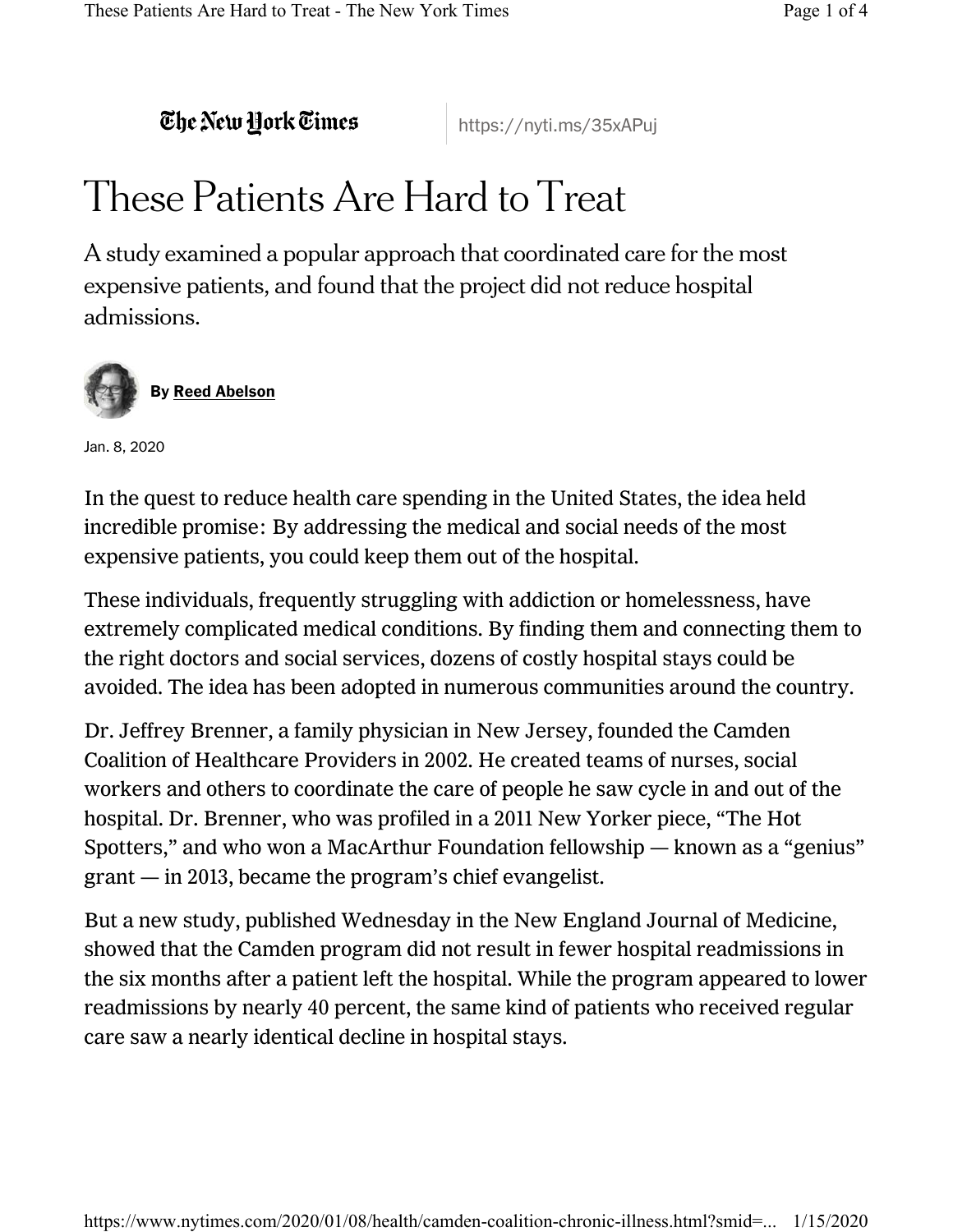"We're disappointed by the results," said Kathleen Noonan, the chief executive of the Camden Coalition. Finding effective ways to help these patients, known as super-utilizers, "is very, very hard work," she said.

Several years ago, the small nonprofit began working with M.I.T.'s J-PAL North American Group to devise a way to test whether the coalition's efforts were effective. "We could have coasted on the publicity we were getting," Dr. Brenner said, but he wanted to make sure the intervention was having a real impact.

The surprising lack of results offers a cautionary tale about how difficult it is to improve patients' care and reduce costs. Few efforts that have taken place undergo rigorous study, allowing proponents of a variety of programs, like wellness and disease management, to claim they benefit patients and save money without evidence. The coalition is advising communities like Memphis to help develop programs that may be more targeted and therefore show improvements.

"If the answers were easy, they would have emerged already," said Craig Garthwaite, a health economist at the Kellogg School of Management at Northwestern University who was not involved in the study. "There are no simple ways of addressing complex problems."

The study, which involved 800 patients, compared hospital admissions for patients whose care was coordinated by the Camden Coalition with those whose care was not. These patients had at least two chronic conditions. The study took five years, enrolling its first patients in June 2014.

The researchers conducted a randomized controlled trial. While the patients had fewer hospital stays, the decline in admissions was the result of a phenomenon known as regression to the mean, said Amy Finkelstein, an economist at M.I.T. who led the study. Patients with extremely high medical costs tend to see their expenses naturally decline over time, becoming closer to the average.

Such regression is "the Achilles' heel of a lot of health research," said Amitabh Chandra, a health economist at Harvard University, who said most studies were based on observing patients and seeing how they did before and after an intervention. The patient in the hospital will be cured of pneumonia, regardless of what else happened.

"All the observational studies will find huge effects," he said.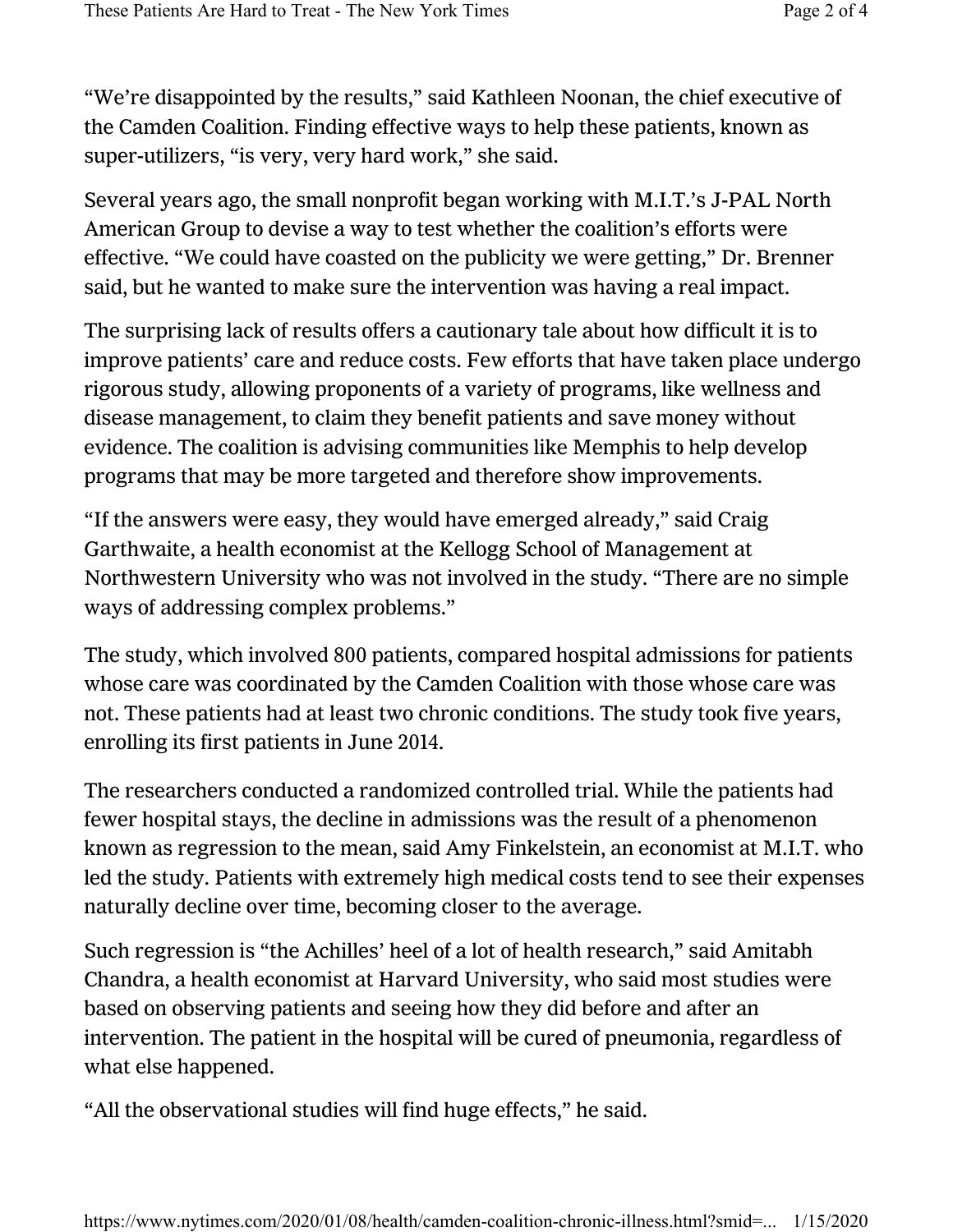When Dr. Brenner, now an executive with UnitedHealth Group, started the Camden Coalition, the answer seemed more straightforward. Camden was one of the nation's poorest cities, and by identifying those patients who were in and out of the hospital, he saw firsthand how chaotic and disjointed their care was. Many were being prescribed too many medications, and they were often simply too overwhelmed to figure out how to navigate the system.

"We needed to break down the silos and coordinate their care," he said. "We saw improvements."

The concept took off. "Hot spotting has enjoyed tremendous, widespread appeal," said Mary D. Naylor, a professor at the University of Pennsylvania School of Nursing who is leading similar efforts to reduce hospitalizations among Medicare patients. Her program has shown promising results in randomized studies.

In retrospect, assigning a team to coordinate the care of the sickest patients, with no quick access to housing or treatment programs for substance abuse, "made it seem like an impossible task," Dr. Naylor said. Camden's program targets patients with the most serious social and medical challenges. One individual struggled with addiction for decades and was incarcerated for much of his life. When he was released, he would bounce from hospitals to treatment programs. After developing a wide range of medical problems, he was hospitalized for pneumonia when he was brought into the program.

These patients may need help well before they become super-utilizers, Dr. Naylor said, and the program could be more effective if it were able to find patients who were most likely to benefit from the coalition's efforts. "I'm hopeful we learn a lot from this," she said.

Her initiative focused on a narrower set of patients, whose care after hospitalization was overseen by a skilled nurse. She is now trying to get the approach adopted more broadly.

The Camden Coalition underestimated how few resources were available to help the patients it identified, Dr. Brenner said. "Care coordination is necessary but insufficient to fix the health care of these patients," he said. The patients served by the coalition had much greater needs than those of Dr. Naylor's program, he said.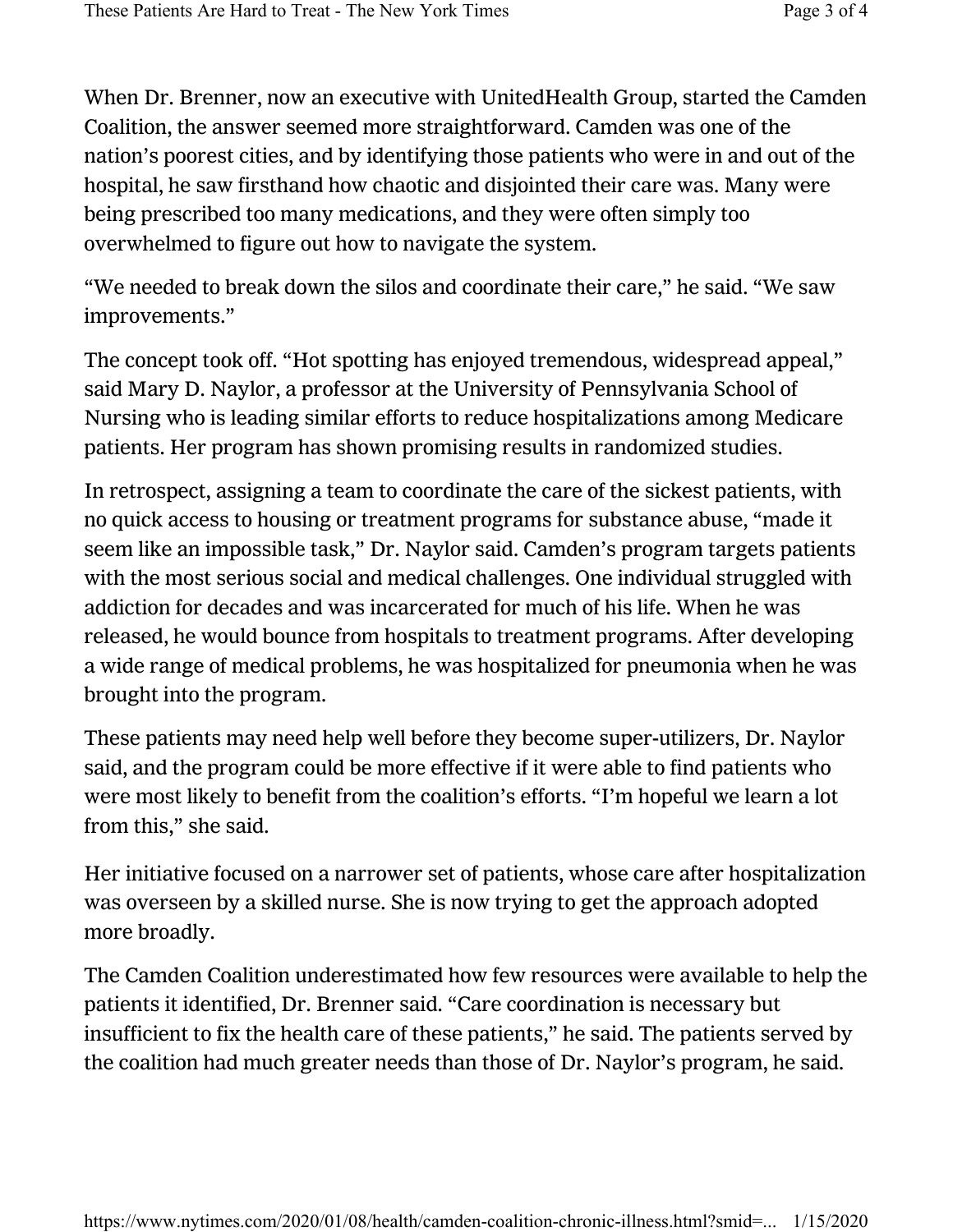Putting a patient with numerous chronic conditions in touch with a primary care doctor for 15 minutes or finding someone a treatment program while that person was still living on the streets or in a shelter is not enough to make a significant difference, Dr. Brenner said. "We're coordinating to nowhere, essentially," he said.

Housing, for example, may play a more important role, he said, pointing to one patient who stopped cycling in and out of the hospital after getting housing. At United, Dr. Brenner is leading an experiment to providing housing to high-cost patients.

The doctors seeing these patients were not always equipped to handle their complicated needs, Ms. Noonan of the Camden Coalition said, adding that the program has also evolved to try to address critical needs like housing. It has also recently teamed up with lawyers to try to prevent patients from getting evicted or losing their benefits.

"The study was launched in the heyday of the A.C.A.," she said, referring to the Affordable Care Act. "We all sort of hoped that primary care was much more robust."

"Our primary care offices are doing the best they can, but they are inundated," Ms. Noonan said.

The study's researchers offered several possible reasons for the program's lack of success, including a lack of follow-up home visits or doctor's appointments or insufficient resources. "We don't know why from the data," Dr. Finkelstein said.

The study's design did not allow them to assess whether some types of patients older patients, say — did benefit from the program, she said. The coalition is examining whether there might be benefits other than hospital readmissions, like a reduction in emergency room visits.

"We have to keep figuring out what is going to work," Ms. Noonan said.

It is important not to give up, said Dr. Brenner, who likened these efforts to those of cancer researchers trying to find the right treatment for individuals with a certain genetic makeup. "It took us 50 years to figure out cancer," he said.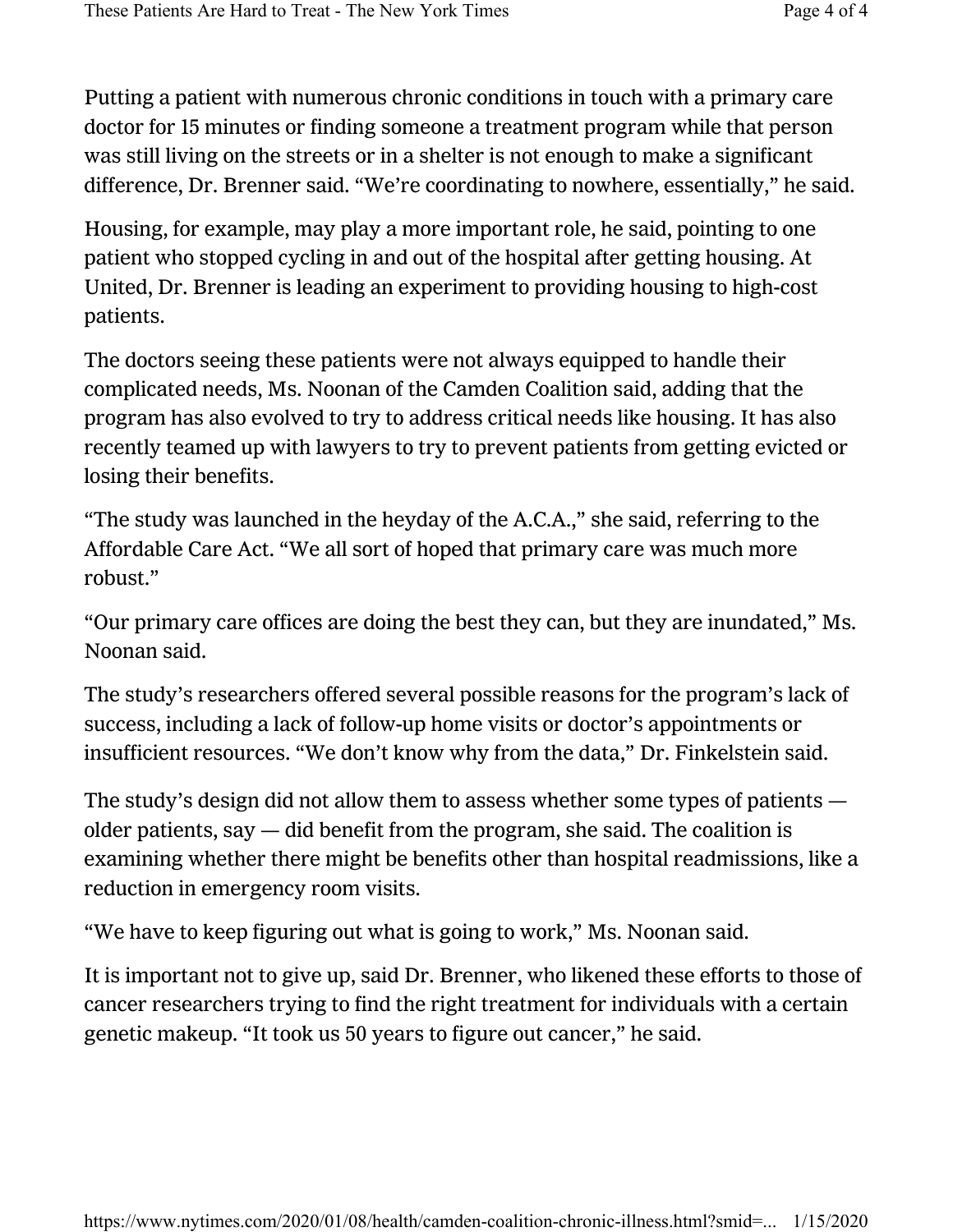# **Health Affairs**

#### **HEALTH AFFAIRS BLOG**

RELATED TOPICS: COSTS AND SPENDING | HOUSING | PRIMARY CARE | ADDICTION | HEALTH CONDITIONS | BEHAVIORAL HEALTH CARE | CLINICS | FOOD | COST REDUCTION | HOSPITAL CARE

# Disappointing Randomized Controlled Trial Results Show A Way Forward On Complex Care In Camden And Beyond

Kathleen Noonan



Two years ago, when I joined the Camden Coalition of Healthcare Providers, I met with a client we'd been serving for nearly 18 months. When we first met Sarah, she was in the early days of recovery from heroin addiction, just starting to self-manage her medical conditions. She was living with her infant in a shelter. Following intensive work with the Camden Coalition and our partners, we were able to support Sarah's successful transition to stable housing—and along with it, reliable food, peer support, and behavioral health care.

Today, she's thriving.

Across the country, leaders, clinicians, think tanks, and payers are racing to find better ways to treat people like Sarah. These patients are what many call the "5 percent"—the small portion of the population that accounts for more than half of all health care spending.



トイダ

#### Get Our Newsletters

| <b>First Name</b> |  |
|-------------------|--|
|                   |  |
| <b>Last Name</b>  |  |
|                   |  |
| Email*            |  |
|                   |  |
|                   |  |

Sign Up Today

# Related

| <b>CONTENT</b>                |  |
|-------------------------------|--|
| Costs & Spending              |  |
|                               |  |
| <b>TOPICS</b>                 |  |
| Costs And Spending            |  |
| Housing                       |  |
| <b>Primary Care</b>           |  |
| Addiction                     |  |
| <b>Health Conditions</b>      |  |
| <b>Behavioral Health Care</b> |  |
| Clinics                       |  |
| Food                          |  |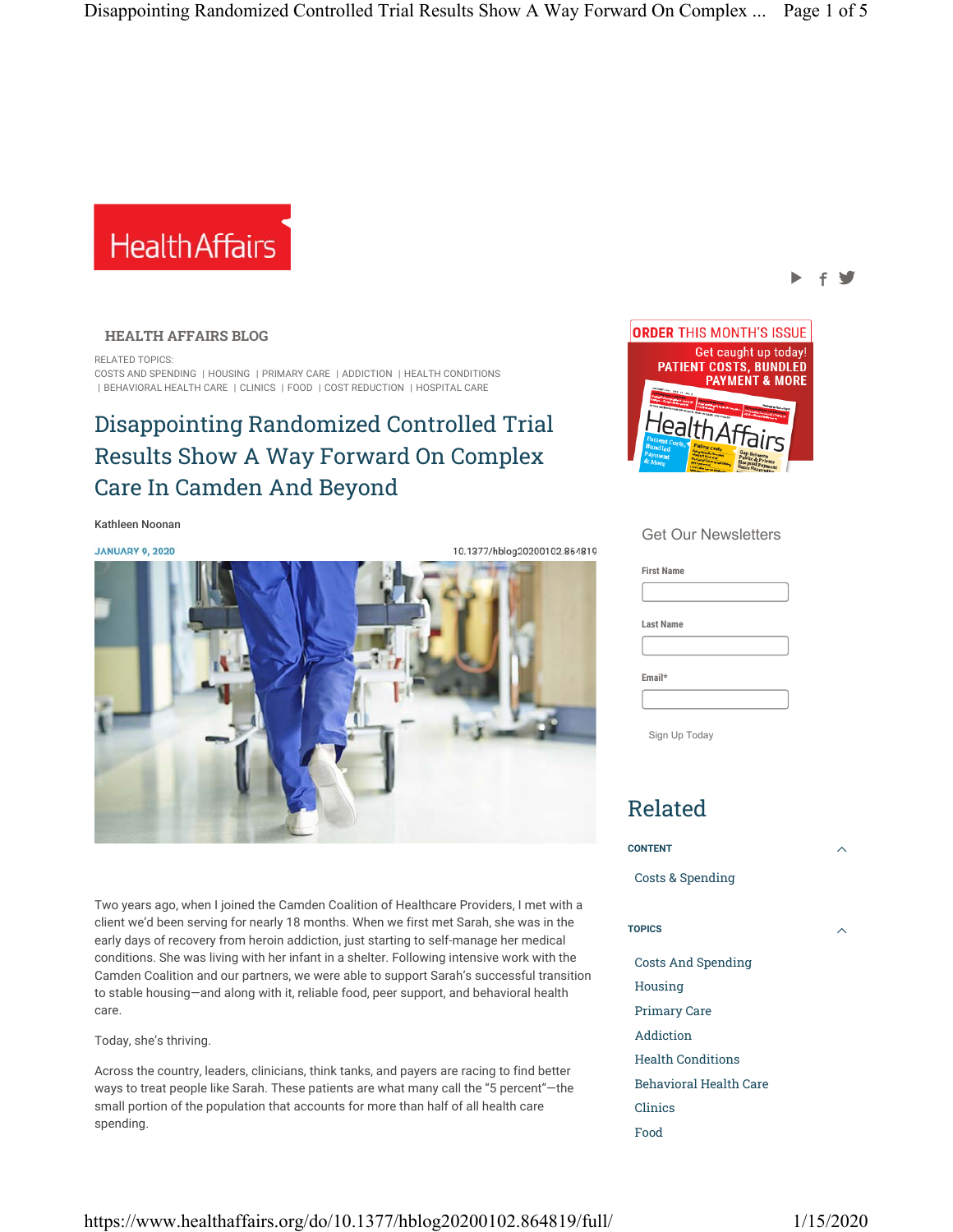The Camden Coalition has been at the forefront of this work since our founding in 2002. We've made tremendous progress and seen significant impact on many patients' health and well-being. Yet, new evidence from a recent randomized controlled trial (RCT) shows that there is much more work to be done if we truly want to improve care, reduce costs, and advance overall health.

### The Camden Coalition Model

At the Camden Coalition, we identify individuals who return to the hospital again and again, receive care, but never get well. Like Sarah, our patients have multiple chronic conditions exacerbated by and layered atop lifetime burdens of housing instability, food insecurity, low literacy, and social vulnerability. Add to that societal challenges such as poverty, racism, and disinvestment, and these patients are left with few resources to selfadvocate and heal.

Our model originated after examining claims data from three local hospitals in the Camden, New Jersey, region—one of the nation's poorest cities. Through our analysis, we discovered that just 1 percent of all patients accounted for 30 percent of the area's health care spending. Indeed, many of the patients we identified had more than 100 visits to the emergency department annually. We suspected that their outlier status as high utilizers would mean that even modest additional intervention could yield measurable return; we wanted to know over what period of time, how sustainable the changes would be, and in what areas could we have the most impact.

Alongside leaders and clinicians from across Camden, we made underserved populations our focus—to increase their use of preventative care and social services and to reduce health care costs. Together, we built a regional health information exchange, linking realtime data from local hospitals, primary care providers, medical providers in the county jail, and federally qualified health centers; drove practice transformation in local primary care offices so Medicaid patients could be seen more quickly upon discharge from the hospital; passed state legislation to create a regional Medicaid accountable care organization model; engaged houses of worship in community-organizing efforts; launched a housing first program for chronically homeless patients; partnered with the criminal justice sector to ensure better continuity of care for people entering and released from jail; and built a National Center for Complex Health and Social Needs to engage stakeholders and identify other promising and evidence-based complex care models from around the country.

### A Randomized Control Trial

Nearly five years ago, we welcomed the rigor of an RCT into assessing our model for managing care for this population. While we'd always incorporated evaluation of our work into the work itself to iterate and improve on our practices, we felt an RCT could add to the growing body of research on effective interventions for the most underserved.

Although there is no doubt our efforts have led to immense transformation in the local community and among the populations we served, the recently released results from our RCT—an undertaking with researchers affiliated with J-PAL North America, a research center based at the Massachusetts Institute of Technology—reveal that the data we were originally tracking didn't bear this out. Even with increased use of services such as Supplemental Nutrition Assistance Program benefits and primary care engagement, patients in the intervention groups were readmitted to the hospital at similar rates to those in the control group.

To be sure, we were disappointed. We're also now motivated by two important lessons from the RCT that have powerful implications for the field of complex care.

First, we learned that all of us focused on health need to widen the aperture on our metrics for success.

While the RCT used the 180-day hospital readmission rates as a proxy for improved health, systems-level interventions cannot be effectively appraised using a single

### Cost Reduction

Hospital Care

# Cite As

"Disappointing Randomized Controlled Trial Results Show A Way Forward On Complex Care In Camden And Beyond, " Health Affairs Blog, January 9, 2020. DOI: 10.1377/hblog20200102.864819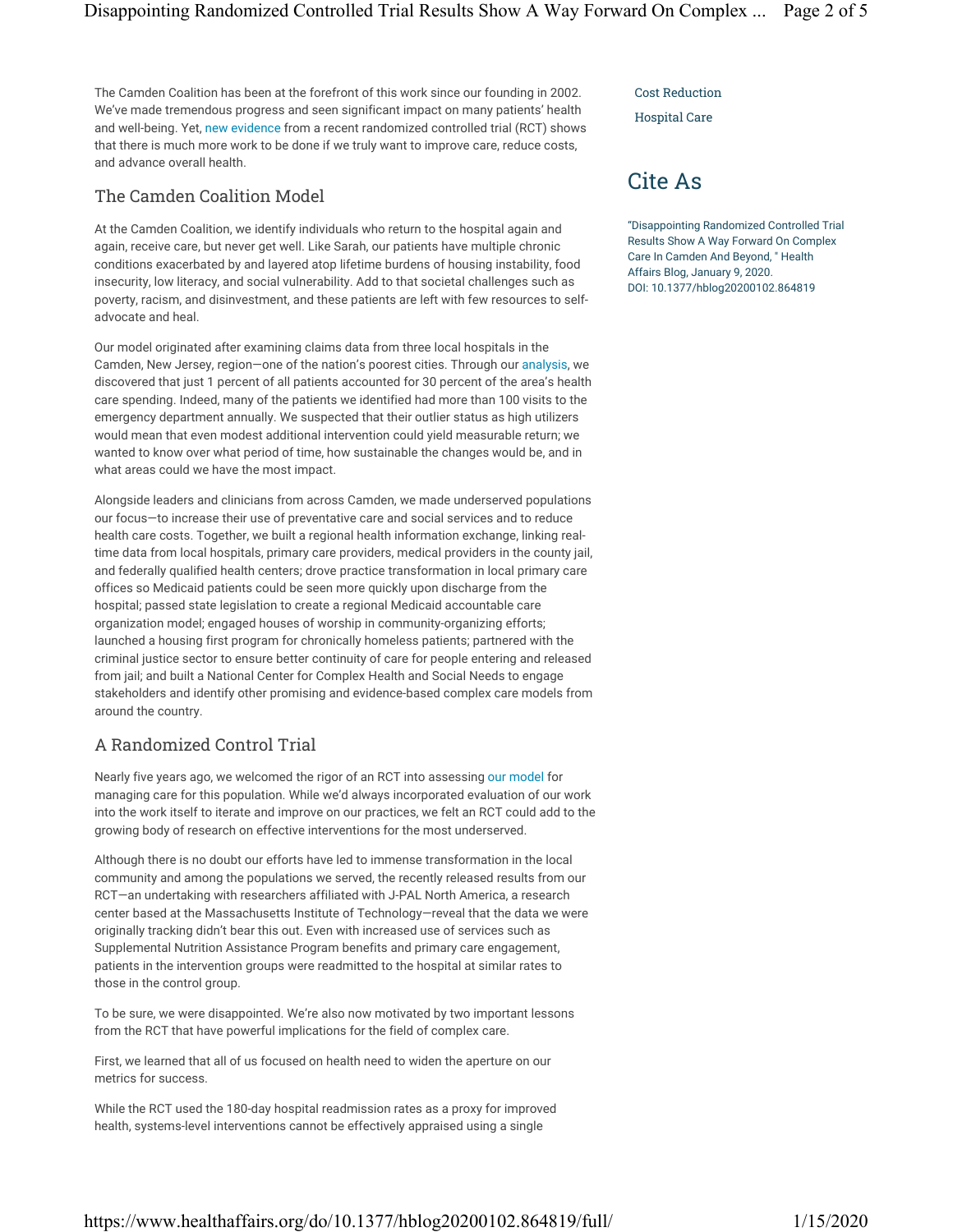quantitative metric. That approach may work well in biomedical research and scientific discovery—but our work is the very human, iterative, and long-term process of building personal relationships and supporting a community as it recreates its ecosystem of care. Telling the full story of an initiative's impact on people's lives requires a broad array of both quantitative and qualitative measures—which many health systems are beginning to adopt.

The second lesson: Health services interventions in complex care are only as effective as the resources available in the communities in which those interventions are applied.

Our original hypothesis was that targeted, short-term care management, care coordination, and hospital care transitions would be sufficient to reduce costs. We focused on dismantling silos between care systems as we helped patients meet the goals they'd set for themselves. We met patients at the bedside, accompanied them to their primary care appointments, navigated them to specialty and behavioral health services, and helped them apply for benefits.

While the theoretical approach was sound, the practical realities were challenging. Our teams struggled to find community-based services that could meet the needs of patients with high rates of mental health diagnoses, addiction, homelessness, and incarceration. Most of our patients have lifetimes of trauma in addition to their chronic health conditions, making both physical and emotional healing an essential element of their care—a process that takes years, not months. Improvement in outcomes therefore stalled because primary care, behavioral health, addiction treatment, and housing services weren't built to provide services to people with such extreme experiences and needs. What's more, the systems themselves weren't built for collaboration.

We know that the mechanisms by which patients in the 5 percent drive up health care spending are not limited to health care needs alone. The amount spent on their care is high because of root-cause social needs that influence health. And until we address the issues outside the clinic walls by building capacity and forming coalitions among diverse partners, costs will continue to rise as health outcomes decline.

### Going Forward

We've learned a lot since 2014, when the RCT began. Chief among the takeaways is that no single intervention or institution can independently provide the spectrum of support required to sustainably, meaningfully improve the likelihood of better health and well-being for the 5 percent. As we seek to augment care in the clinic with services outside the clinic walls—such as stable housing, legal resources, access to primary care, and medicationassisted treatment for substance use disorders, we must continue to bring together all community resources to focus on social determinants of health.

At times, we'll fall short on the path to progress.

In Complications: A Surgeon's Notes on an Imperfect Science, Atul Gawande notes, "We look for medicine to be an orderly field of knowledge and procedure. But it is not. It is an imperfect science, an enterprise of constantly changing knowledge, uncertain information, fallible individuals, and at the same time lives on the line. There is science in what we do, yes, but…the gap between what we know and what we aim for persists. And this gap complicates everything we do."

Like medicine itself, the work of caring for our nation's most vulnerable people is neither simple to do nor easy to measure. Sometimes, we can't make change. And sometimes, the successes just take longer to observe. But let's welcome the setbacks, iterations, and partnerships that clear the path for better health for all.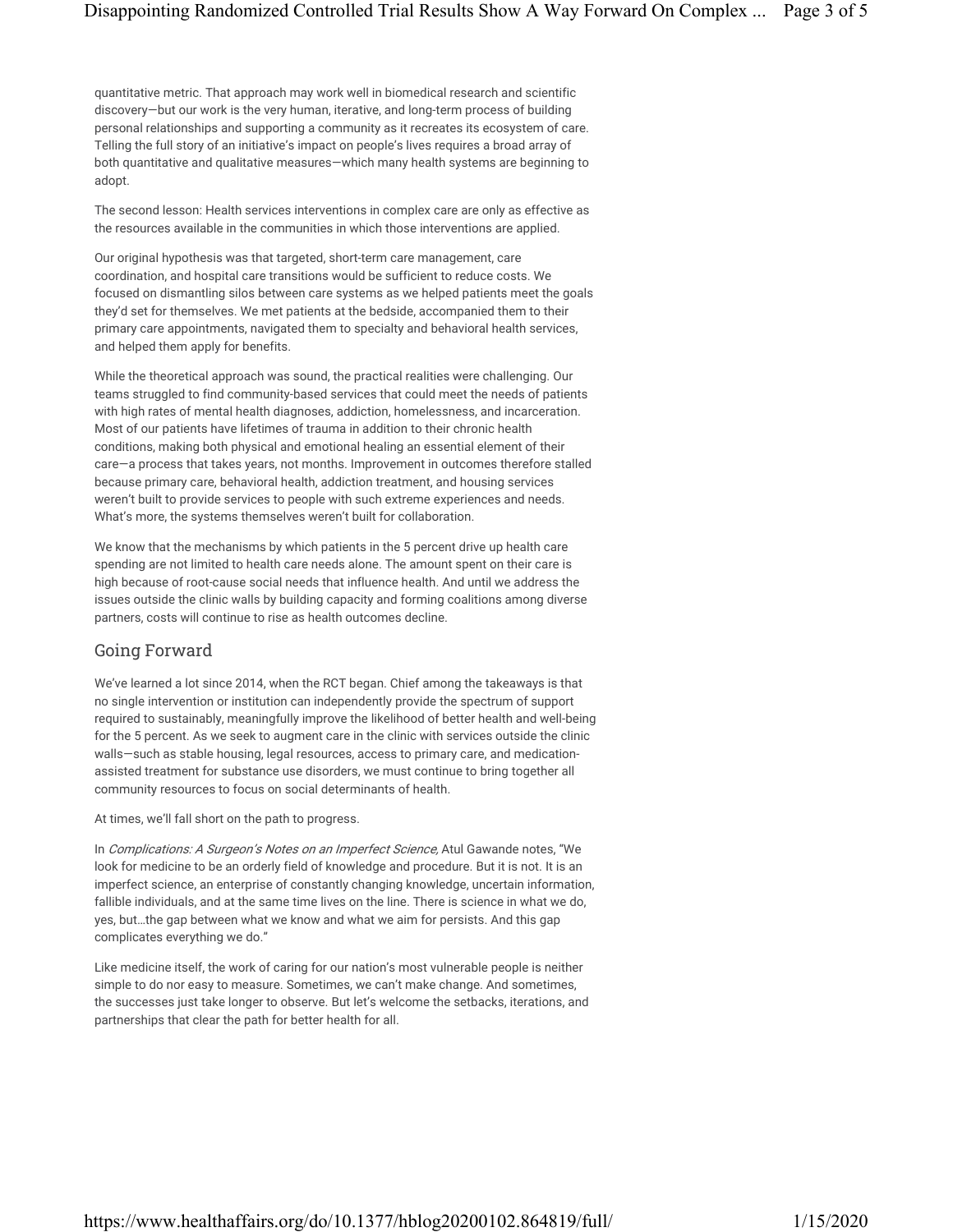

Capital, Caring Relationships, Social Dilemma, and Social Interaction. It is unlikely that our nation, let alone its healthcare industry, has the means or the will to undertake what is required, at least not today.

. SOCIAL COHESION may be defined as a general expectation among the resident person's of a nation's communities that the resident persons within each community are trustworthy and their nation's prevalence of these trustworthy person improves when every community progressively collaborates with their adjacent communities to endow each other's SURVIVAL Commons (augmented safety net) with sufficient Social Capital.

SOCIAL CAPITAL may be defined as the pervasive spontaneity occurring among a community's resident persons to express the norms of trust, cooperation, and reciprocity for resolving the Social Dilemmas they encounter daily within their community's municipal life that becomes sustainable when enduring Caring Relationships permeate the community's Social Networks.

**see more**  $\overline{C}$  CARING RELATIONSHIPS may be defined as a variable social interactions as a variable social interactions of  $\overline{C}$ 

• Reply • Share ›

✉ d %

.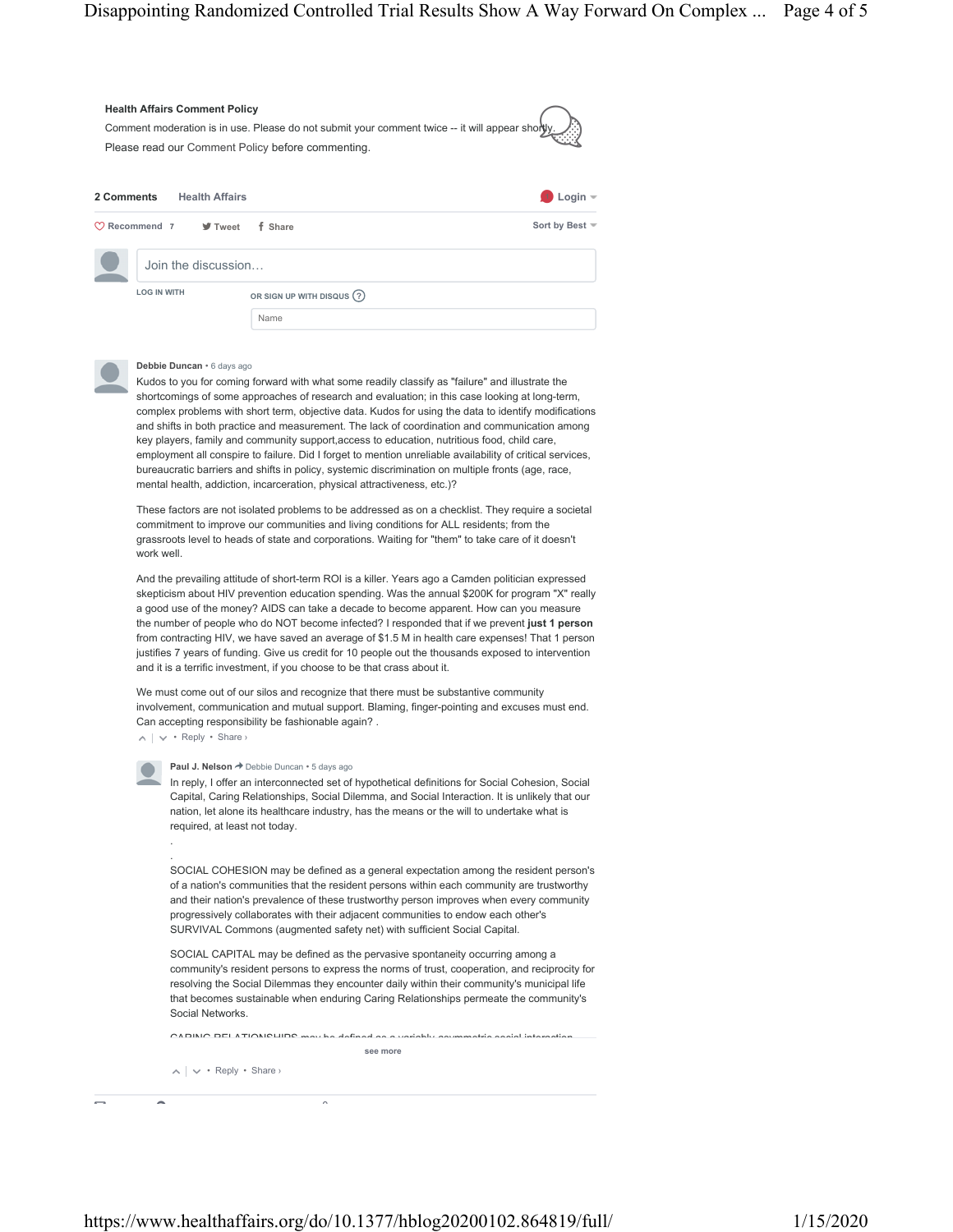

7500 Old Georgetown Road, Suite 600 Bethesda, Maryland 20814 T 301 656 7401 F 301 654 2845 customerservice@healthaffairs.org

| <b>TOPICS</b>        | <b>CONTENT</b> |
|----------------------|----------------|
| Access & Use         | Journal        |
| Costs & Spending     | Blog           |
| <b>Health Reform</b> | <b>Briefs</b>  |
| Quality Of Care      | <b>Events</b>  |
| More Topics          | Podcasts       |
|                      |                |

**INFORMATION FOR** Authors Request For Abstracts Reviewers Subscribers Advertisers Media News Room Funders

Event Attendees

#### **SERVICES & RESOURCES HEALTH AFFAIRS** Submit Content

Subscribe/Renew Manage My Account Purchase Content Permissions Alerts Newsletter Sign Up Advertising Kit

About Terms & Conditions Privacy Policy Jobs At Health Affairs Contact Us

Terms and conditions Privacy Project HOPE

Health Affairs is pleased to offer Free Access for low-income countries, and is a signatory to the DC principles for Free Access to Science. Health Affairs gratefully acknowledges the support of many funders.

Project HOPE is a global health and humanitarian relief organization that places power in the hands of local health care workers to save lives across the globe. Project HOPE has published Health Affairs since 1981.

Copyright 1995 - 2020 by Project HOPE: The People-to-People Health Foundation, Inc., eISSN 1544-5208.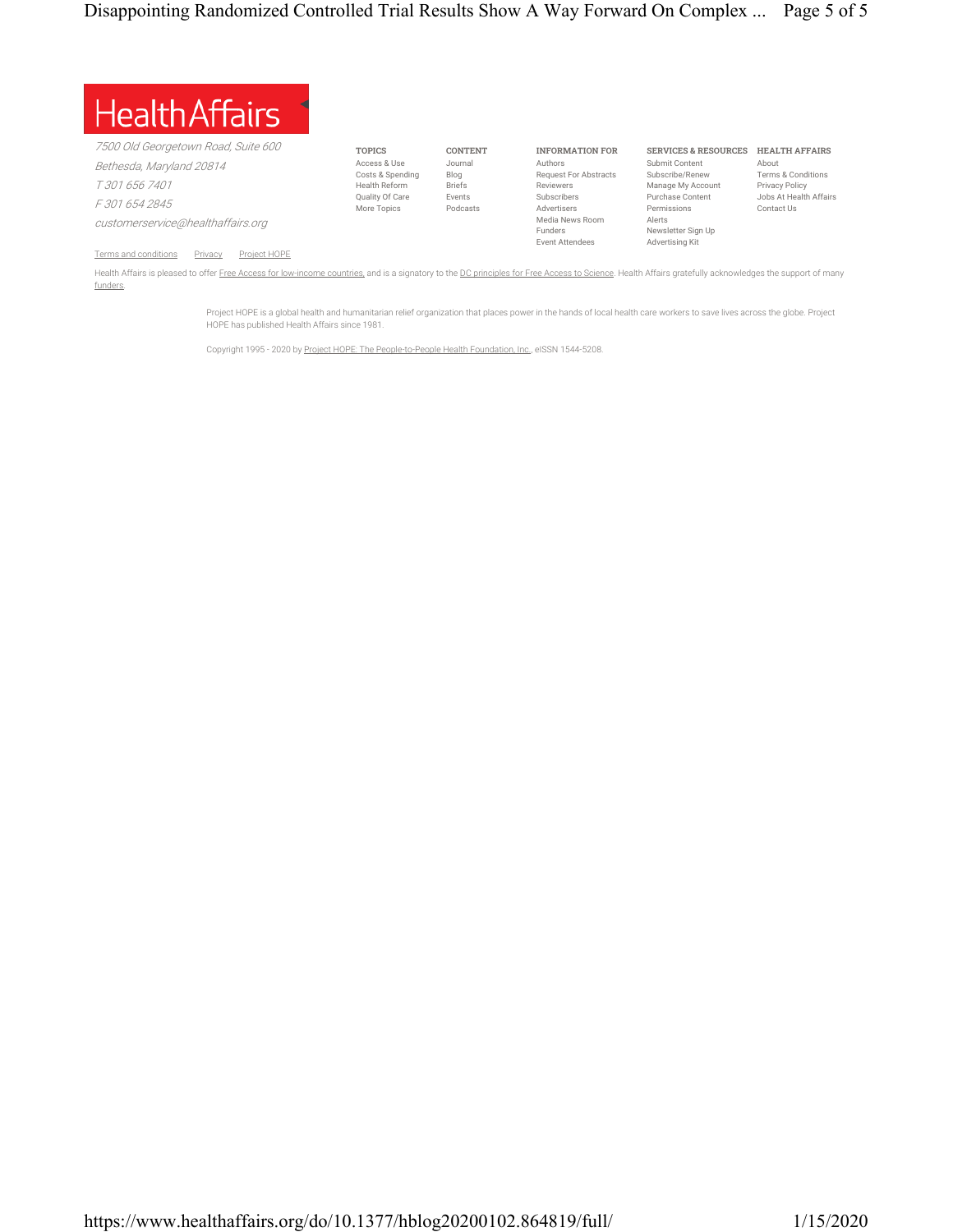#### Special Article

## Health Care Hotspotting — A Randomized, Controlled Trial

Amy Finkelstein, Ph.D., Annetta Zhou, Ph.D., Sarah Taubman, Sc.D., and Joseph Doyle, Ph.D.

#### ABSTRACT

#### **BACKGROUND**

From the Massachusetts Institute of Technology (A.F., J.D.) and the National Bureau of Economic Research (A.Z., S.T.) — both in Cambridge. Address reprint requests to Dr. Finkelstein at the Department of Economics, Massachusetts Institute of Technology, 50 Memorial Dr., Cambridge, MA 02142, or at afink@mit.edu.

**N Engl J Med 2020;382:152-62. DOI: 10.1056/NEJMsa1906848** *Copyright © 2020 Massachusetts Medical Society.* There is widespread interest in programs aiming to reduce spending and improve health care quality among "superutilizers," patients with very high use of health care services. The "hotspotting" program created by the Camden Coalition of Healthcare Providers (hereafter, the Coalition) has received national attention as a promising superutilizer intervention and has been expanded to cities around the country. In the months after hospital discharge, a team of nurses, social workers, and community health workers visits enrolled patients to coordinate outpatient care and link them with social services.

#### **METHODS**

We randomly assigned 800 hospitalized patients with medically and socially complex conditions, all with at least one additional hospitalization in the preceding 6 months, to the Coalition's care-transition program or to usual care. The primary outcome was hospital readmission within 180 days after discharge.

#### **RESULTS**

The 180-day readmission rate was 62.3% in the intervention group and 61.7% in the control group. The adjusted between-group difference was not significant (0.82 percentage points; 95% confidence interval, −5.97 to 7.61). In contrast, a comparison of the intervention-group admissions during the 6 months before and after enrollment misleadingly suggested a 38-percentage-point decline in admissions related to the intervention because the comparison did not account for the similar decline in the control group.

#### **CONCLUSIONS**

In this randomized, controlled trial involving patients with very high use of health care services, readmission rates were not lower among patients randomly assigned to the Coalition's program than among those who received usual care. (Funded by the National Institute on Aging and others; ClinicalTrials.gov number, NCT02090426; American Economic Association registry number, AEARCTR-0000329.)

The New England Journal of Medicine

Downloaded from nejm.org at WEILL CORNELL MEDICAL COLLEGE LIBRARY on January 10, 2020. For personal use only. No other uses without permission. Copyright © 2020 Massachusetts Medical Society. All rights reserved.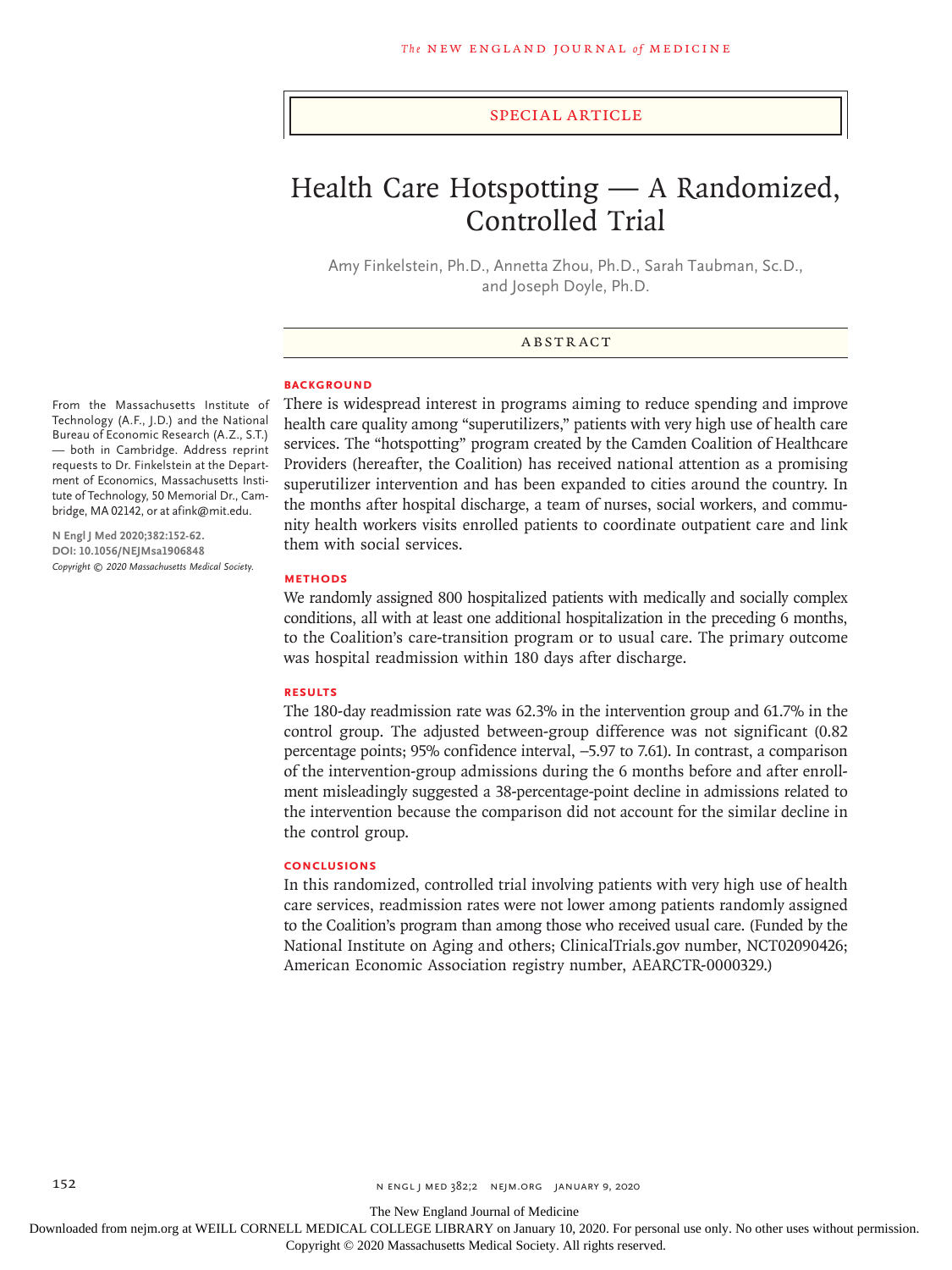EALTH CARE SPENDING IN THE UNIT-<br>ed States is heavily concentrated, with 5%<br>of the population accounting for 50% of<br>annual spending and 1% accounting for almost ed States is heavily concentrated, with 5% of the population accounting for 50% of annual spending and 1% accounting for almost a quarter of annual spending.<sup>1</sup> There is therefore substantial interest in interventions that can reduce spending and improve health care quality by targeting "superutilizers" of the health care system. Such programs have received considerable positive attention from the media $2-7$  as well as support from the federal government.<sup>8,9</sup>

Since being profiled in Atul Gawande's seminal *New Yorker* article, "The Hot Spotters,"10 the program created by the Camden Coalition of Healthcare Providers (hereafter, the Coalition) has been a flagship example of a promising superutilizer program. The Coalition's Camden Core Model uses real-time data on hospital admissions to identify patients who are superutilizers, an approach referred to as "hotspotting." Focusing on patients with chronic conditions and complex needs, and starting with the premise that navigation of the standard system is difficult for these patients, the program uses an intensive, face-toface care model to engage patients and connect them with appropriate medical care, government benefits, and community services, with the aim of improving their health and reducing unnecessary health care utilization.

The program has been heralded as a promising, data-driven, relationship-based, intensive care management program for superutilizers, and federal funding has expanded versions of the model for use in cities other than Camden, New Jersey.<sup>7-16</sup> To date, however, the only evidence of its effect is an analysis of the health care spending of 36 patients before and after the intervention<sup>17</sup> and an evaluation of four expansion sites in which propensity-score matching was used to compare the outcomes for 149 program patients with outcomes for controls.18 More broadly, there are a number of promising observational studies of other superutilizer programs.12,17,19-21 However, regression to the mean — the tendency for patients selected for the exceptionally high cost of their care at a moment in time to move closer to average cost over time — may bias observational studies of superutilizer programs toward spurious results.<sup>22,23</sup>

Although there is limited rigorous evidence of the effectiveness of superutilizer programs, several randomized trials of care-transition programs —

which, like the Camden Core Model, start with patients in the hospital and work with them after discharge — have shown substantially reduced readmissions.24-29 However, the Camden Core Model targets a much more heterogeneous population with greater social and medical complexity and substantially higher health care utilization. Therefore, the Coalition partnered with investigators to design a prospective, randomized evaluation of this nationally recognized program.

#### Methods

#### **Trial Design**

This investigator-initiated, randomized, controlled trial was approved by institutional review boards at Cooper University Hospital, the National Bureau of Economic Research, Kennedy Health, and Our Lady of Lourdes Medical Center. The trial protocol, available with the full text of this article at NEJM.org, and planned analyses were publicly prespecified in March 2014 in consultation with Dr. Jeffrey Brenner, then director of the Coalition. Minor departures from the plan developed before analysis are described in the Supplementary Appendix, available at NEJM.org. The Coalition staff implemented the protocol and administered the intervention for patients in the treatment group but were unaware of the results until the trial was completed.

#### **Program**

#### *Eligibility*

The Camden Core Model is a care-transition program designed to improve patient health and reduce hospital use among some of the least healthy and most vulnerable adults in the United States. Eligibility for trial participation was limited to adults 18 to 80 years of age living in Camden, New Jersey, which is one of the most economically depressed cities in the country and has a high rate of violent crime<sup>10</sup>; in 2017, 37% of Camden residents lived below the poverty line as compared with 15% of persons in the United States overall.30

The intervention targeted superutilizers of the health care system — persons with medically and socially complex needs who have frequent hospital admissions. The inclusion criteria were at least one hospital admission at any of four Camdenarea hospital systems in the 6 months before the index admission, when patients were enrolled; at least two chronic conditions; and at least two of

The New England Journal of Medicine

Downloaded from nejm.org at WEILL CORNELL MEDICAL COLLEGE LIBRARY on January 10, 2020. For personal use only. No other uses without permission.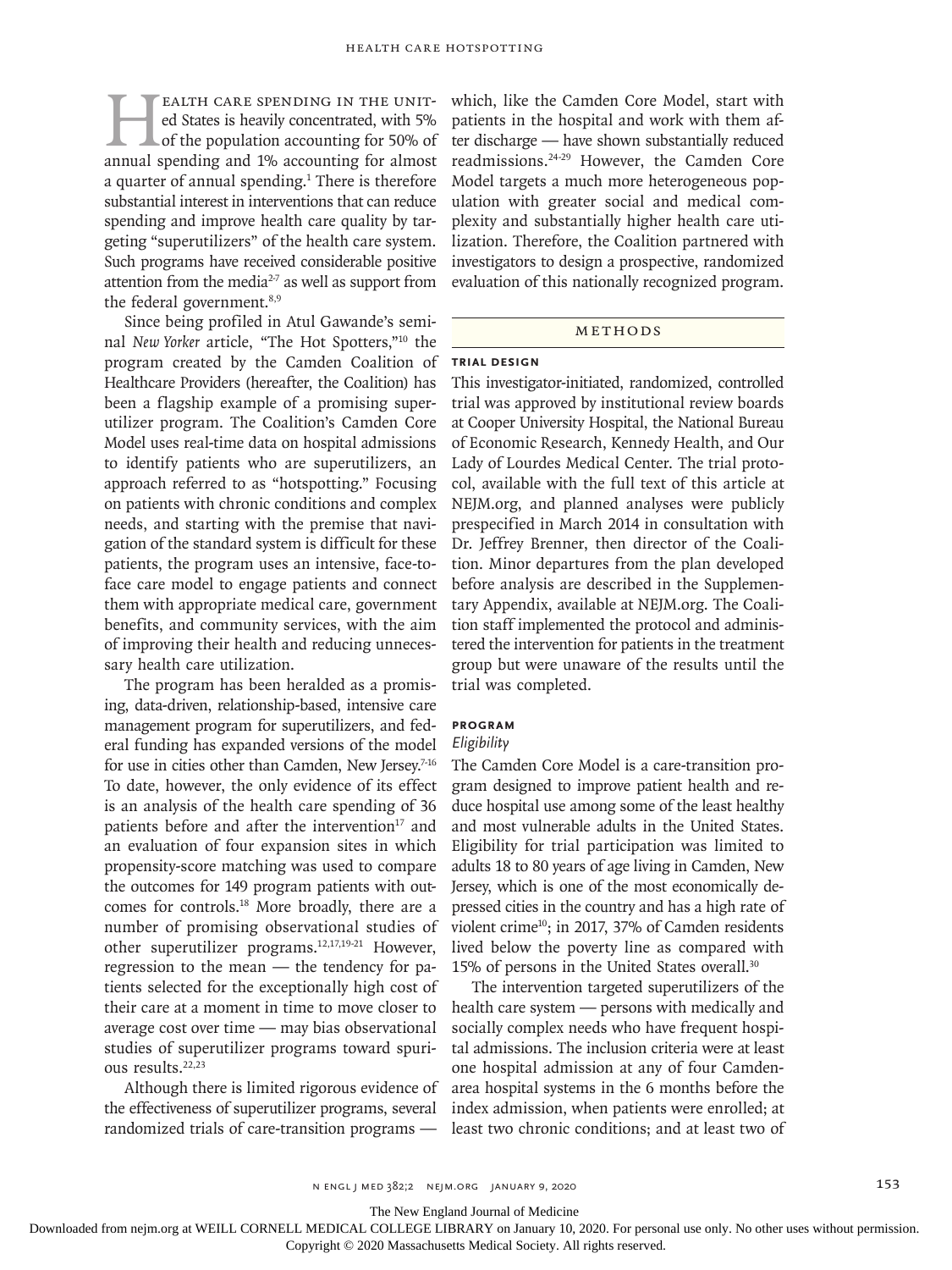the following traits or conditions: use of at least five active outpatient medications, difficulty accessing services, lack of social support, a coexisting mental health condition, an active drug habit, and homelessness. Patients were excluded if they were uninsured, had cognitive impairment, or were receiving oncologic care or had been admitted for a surgical procedure for an acute health problem, for mental health care (with no coexisting physical health conditions), or for complications of a progressive chronic disease for which limited treatments were available. The eligible population composed less than 0.5% of the Camden population but accounted for 11% of the city's hospital expenditures (see the Supplementary Appendix).

#### *Intervention*

The time-limited intervention had intensive clinical and social components. Patients were enrolled while in the hospital. Once they returned home, patients worked with a multidisciplinary team that included registered nurses, social workers, licensed practical nurses, community health workers, and health coaches. The team conducted home visits, scheduled and accompanied patients to initial primary and specialty care visits, coordinated follow-up care and medication management, measured blood pressure and blood sugar levels, coached patients in disease-specific selfcare, and helped patients apply for social services and appropriate behavioral health programs. The intervention contained many characteristics considered important for successful care-transition programs for high-cost, high-need patients.<sup>31,32</sup> The Supplementary Appendix includes more details on the intervention.

The control group received usual postdischarge care, which may have included home health care services or other forms of outreach. We were unable to measure the postdischarge services received by the control group.

#### **Recruitment and Randomization**

Recruitment took place at Cooper University Hospital and Our Lady of Lourdes Hospital. Using the Camden Coalition Health Information Exchange database — which provided daily updates from hospital electronic medical records at these hospitals and the Virtua Health System and the Kennedy Health System (as of July 2014) — staff selected potentially eligible patients, who formed the triaged population. A Coalition recruiter approached these patients in the hospital, confirmed their eligibility, obtained written informed consent, and conducted a baseline survey. The recruiter then used a tamper-proof and externally recorded randomization process to assign treatment or control status and informed the patient of the assignment. All patients who completed the baseline survey were compensated with \$20 for their time. Details regarding recruitment and randomization are available in the Supplementary Appendix.

The trial population was enrolled from June 2, 2014, through September 13, 2017. Of the 1520 patients triaged, recruiters deemed 1442 eligible for participation; 809 patients consented, and half were randomly assigned to treatment. Subsequently, 5 of the 809 patients were excluded at their request; the last 4 patients enrolled were excluded in order to reach the target trial population of 800 (Fig. 1).

#### **Data Sources**

The primary data were hospital discharge data collected through March 31, 2018, from the four Camden hospital systems; these accounted for 98% of New Jersey hospital discharges of Camden residents (see the Supplementary Appendix). The discharge data contained admission and discharge dates, diagnoses, discharge destination, charges and payments received, and patients' identifying information.

We supplemented these data with data from several other sources. The Camden Coalition Health Information Exchange database contained additional demographic information and a record of the patient's index admission (where recruitment occurred). We matched 782 of the patients (98%) in the trial to the discharge record for their index admission; match rates were balanced between the treatment group (98.5%) and the control group (97.0%). The baseline survey provided additional socioeconomic information on patients. The Coalition recorded staff contacts with patients in the treatment group. Administrative data from the state of New Jersey provided information on social services received by trial participants (specifically, the Supplemental Nutrition Assistance Program, Temporary Assistance for Needy Families, and General Assistance), and the National Death Index provided mortality data. (See the Supplementary Appendix for additional details.)

The New England Journal of Medicine

Downloaded from nejm.org at WEILL CORNELL MEDICAL COLLEGE LIBRARY on January 10, 2020. For personal use only. No other uses without permission.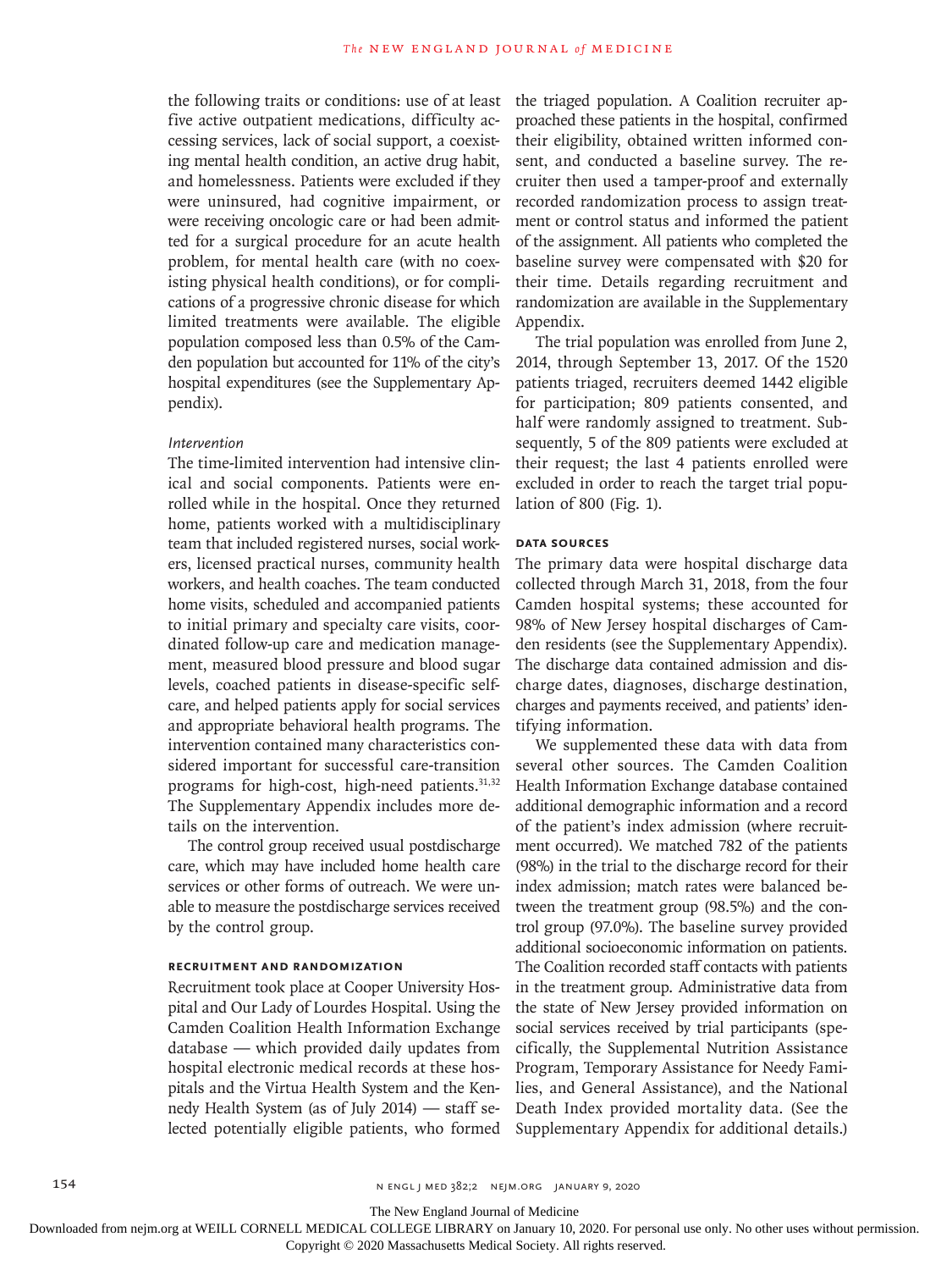#### Health Care Hotspotting



said "no" to the offer of randomization. Patients who gave a soft decline did not provide consent when approached but did not decline to participate and could be approached again during future hospitalizations if they were otherwise eligible. Patients who were unable to provide consent were either discharged or died before they could be reached or were unable to consent for reasons such as being asleep. Patients who consented but were excluded included 5 patients who consented and later asked to be removed from the trial and the last 4 patients enrolled in the trial who were excluded to keep the trial population at the target of 800 patients. For patients in the trial population to be included in the analysis sample, a record of their index admission had to have been found in the hospital discharge data. Further information is provided in the Supplementary Appendix.

#### **Outcomes**

The primary outcome was readmission within hospital days, charges, payments received, and 180 days after hospital discharge. Secondary out-mortality — all measured 180 days after discomes were the number of readmissions, the pro-charge — as well as readmission rates at shorter

portion of patients with two or more readmissions,

n engl j med 382;2 nejm.org January 9, 2020 155

The New England Journal of Medicine

Downloaded from nejm.org at WEILL CORNELL MEDICAL COLLEGE LIBRARY on January 10, 2020. For personal use only. No other uses without permission. Copyright © 2020 Massachusetts Medical Society. All rights reserved.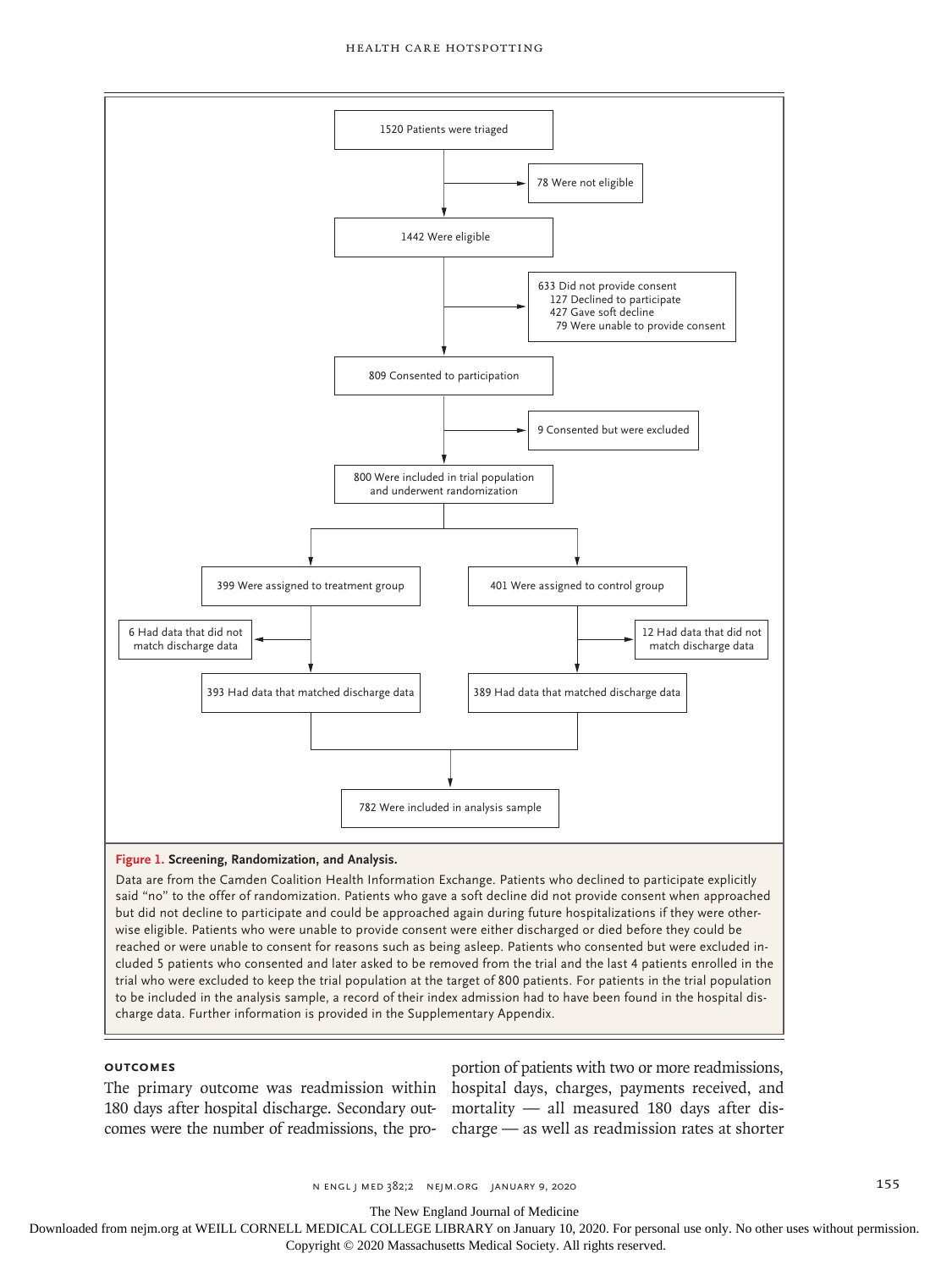| Table 1. Characteristics of the Patients at Baseline.* |                        |                                 |                        |  |
|--------------------------------------------------------|------------------------|---------------------------------|------------------------|--|
| Characteristic                                         | Overall<br>$(N = 782)$ | <b>Treatment</b><br>$(N = 393)$ | Control<br>$(N = 389)$ |  |
| Age at index admission (%)                             |                        |                                 |                        |  |
| ≤44 yr                                                 | 17.1                   | 16.0                            | 18.3                   |  |
| $45 - 64$ yr                                           | 55.4                   | 55.0                            | 55.8                   |  |
| $\geq 65$ yr                                           | 27.5                   | 29.0                            | 26.0                   |  |
| Race or ethnic group (%)                               |                        |                                 |                        |  |
| Non-Hispanic black                                     | 54.9                   | 57.8                            | 51.9                   |  |
| Hispanic                                               | 29.5                   | 26.7                            | 32.4                   |  |
| Non-Hispanic white                                     | 15.1                   | 14.8                            | 15.4                   |  |
| Asian, multiracial, or other                           | 0.5                    | 0.8                             | 0.3                    |  |
| Inpatient admissions before index<br>admission (no.)   |                        |                                 |                        |  |
| 0-6 mo before                                          | 1.75                   | 1.72                            | 1.78                   |  |
| 7-12 mo before                                         | 0.74                   | 0.74                            | 0.75                   |  |
| Primary payer (%)                                      |                        |                                 |                        |  |
| Medicaid                                               | 44.6                   | 43.0                            | 46.3                   |  |
| Medicare                                               | 48.2                   | 47.6                            | 48.8                   |  |
| Other                                                  | 7.0                    | 9.2                             | 4.9                    |  |
| Employment status (%)                                  |                        |                                 |                        |  |
| Currently employed                                     | 5.5                    | 4.8                             | 6.2                    |  |
| Not employed                                           | 94.0                   | 94.9                            | 93.1                   |  |
| No response                                            | 0.5                    | 0.3                             | 0.8                    |  |
| Mental health diagnoses at index<br>admission (%)      |                        |                                 |                        |  |
| Depression                                             | 30.2                   | 32.3                            | 28.0                   |  |
| Substance abuse                                        | 44.0                   | 41.2                            | 46.8                   |  |

\* Data on age, number of admissions before the index admission, primary payer, and mental health diagnoses were obtained from hospital discharge data, and data on race, ethnic origin, and employment status were obtained from a survey conducted at baseline. The analysis sample (782 patients) excluded 18 patients with missing outcome data because they could not be matched to the discharge record for their index admission. Percentages may not sum to 100 because of rounding.

> and longer time horizons. We also analyzed the primary outcome according to prespecified subgroups. With the exception of receipt of social services and mortality, all outcomes were based on hospital discharge data.

#### **Statistical Analysis**

We used linear regressions to compare outcomes for patients in the treatment and control groups. To increase precision, we included prespecified covariates for age (with patients grouped in 5-year increments), sex, indicators for non-Hispanic black and Hispanic origin, and measures of health care utilization less than 6 months and 7 to 12 months before the index admission. We also report differences in means for patients in the treatment and control groups without adjustment for covariates. We conducted a sensitivity analysis with the use of multiple imputation to account for missing outcome data for 18 patients who could not be matched to the discharge record for their index admission.<sup>33</sup>

Initially, we determined that a population of 800 would provide 80% power to detect a decrease of 9 percentage points in the 180-day readmission rate (at a two-sided significance level of 0.05). Subsequently, data from the actual study population — whose readmission rate was twice what we had assumed — indicated power to detect a decline of 9.6 percentage points in the primary outcome (see the Supplementary Appendix). There was no prespecified plan to adjust for multiple comparisons; therefore, we report P values only for the primary outcome and report 95% confidence intervals without P values for all secondary outcomes. The confidence intervals have not been adjusted for multiple comparisons, and inferences drawn from them may not be reproducible.

#### **RESULTS**

#### **Trial Population**

The trial population averaged 1.8 hospital admissions in the 6 months before the index admission (Table 1) as compared with less than 0.1 admissions in the general adult Camden population (see the Supplementary Appendix). The trial population was 50% male; 40% were younger than 55 years of age and 30% were older than 65 years of age; 55% were non-Hispanic black, 30% were Hispanic, and 15% were non-Hispanic white. Our prespecified covariates were balanced between the treatment and control groups (Table S2).

Tables S1 and S2 in the Supplementary Appendix show that three quarters of the trial population were unmarried, one half did not have a high school diploma, and three fifths reported needing help with mobility. Nearly the entire population (95%) was not employed, and 40% received a diagnosis of substance abuse during the index admission. Medicare was the primary payer for 48% of the trial population, and Medicaid was the primary payer for 45% of the population.

156 **n ENGL j MED 382;2 NEJM.ORG JANUARY 9, 2020** 

The New England Journal of Medicine

Downloaded from nejm.org at WEILL CORNELL MEDICAL COLLEGE LIBRARY on January 10, 2020. For personal use only. No other uses without permission.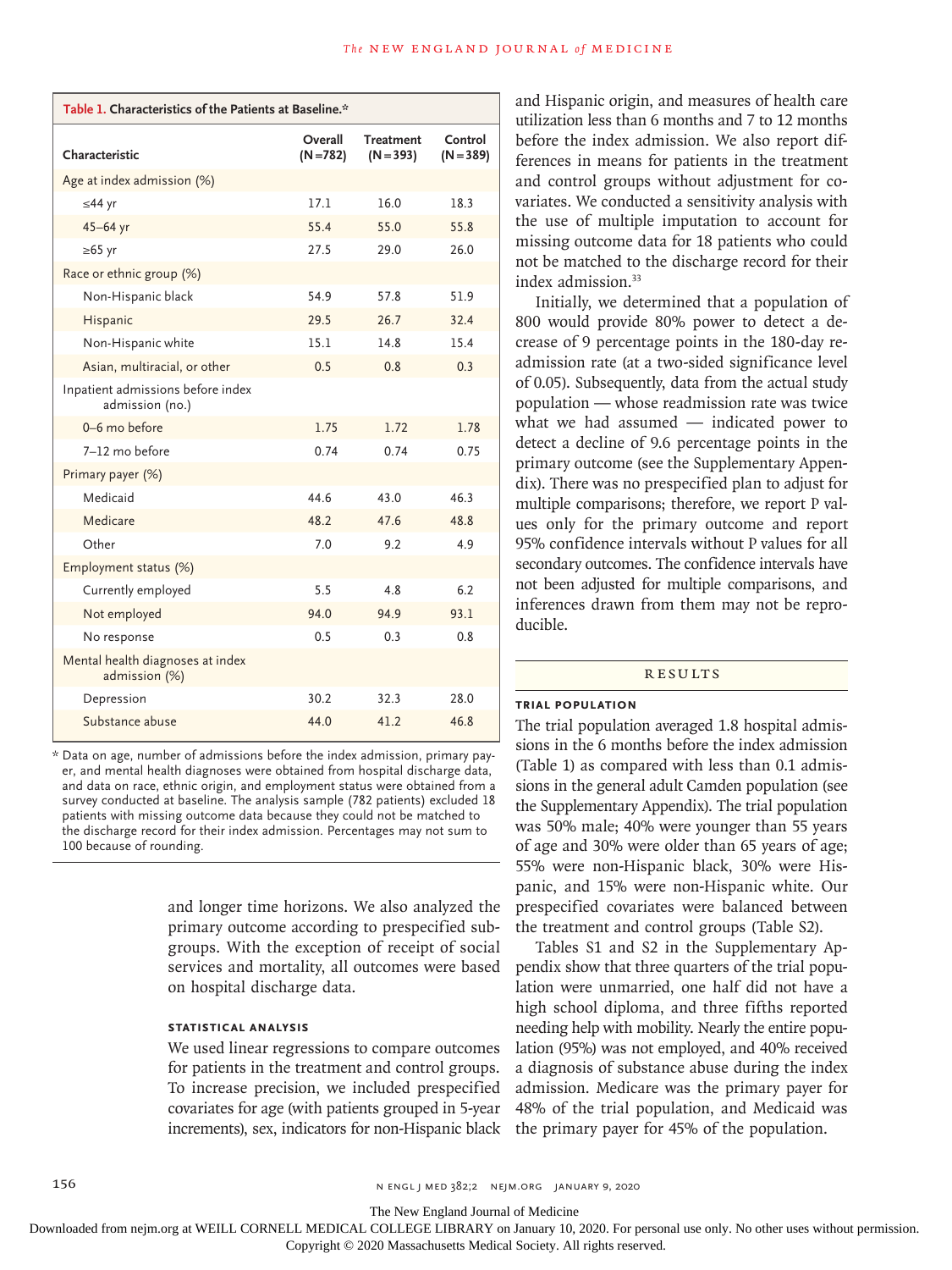#### **Program Implementation**

Table 2 shows measures of program implementation. Among patients in the treatment group, 95% had at least three encounters with program staff after enrollment; on average, a patient received 7.6 home visits and 8.8 telephone calls from staff and was accompanied on 2.5 physician visits, and 90% worked with the Coalition for more than 30 days. The median duration of program participation was 92 days. The Coalition set ambitious goals for connecting patients to care quickly after discharge.<sup>34</sup> These goals included a home visit from program staff within 5 days after a patient's arrival at home and a provider visit within 7 days after arrival at home; the first goal was met for 60% of patients, the second goal was met for 36% of patients, and both goals were met for 28% of patients. Three quarters of the patients received both a home visit within 14 days and a provider visit within 60 days.

Receipt of government benefits during the 6 months after discharge was the one metric of program implementation observed in both the treatment and control groups (Table 3). Rates of participation in both Temporary Assistance for Needy Families and General Assistance were low and did not significantly change with the intervention; the adjusted difference in participation in the Supplemental Nutrition Assistance Program associated with the intervention was 4.6 percentage points (95% confidence interval [CI], 0.5 to 8.6).

#### **Effects of the Intervention**

Table 4 shows the effects of the intervention. The 180-day readmission rate was 62.3% in the treatment group and 61.7% in the control group. The intervention had no significant effect on this primary outcome: the adjusted difference in the probability of readmission was 0.82 percentage points higher in the treatment group than in the control group (95% CI, −5.97 to 7.61; P=0.81). This finding is robust to the use of multiple imputation to account for missing data (adjusted difference, 0.64 percentage points; 95% CI, −6.12 to 7.40) (see Table S6 for details). The intervention also had no effect on any of the secondary outcomes or within any of the prespecified subgroups (Table 4).

Results for the primary outcome were not sensitive to alternative specifications or measurement over alternative horizons. The intervention had no significant effects when the hazard rate

| Table 2. Program Metrics in the Treatment Group.*                                        |           |
|------------------------------------------------------------------------------------------|-----------|
| <b>Metric</b>                                                                            | Values    |
| <b>Encounters</b>                                                                        |           |
| Home visits - mean no. (median)                                                          | 7.6(5)    |
| At least one - %                                                                         | 88.8      |
| At least three $-$ %                                                                     | 70.7      |
| Telephone calls - mean no. (median)                                                      | 8.8(5)    |
| At least one - %                                                                         | 88.0      |
| At least three $-$ %                                                                     | 65.4      |
| Primary care provider and specialist visits – mean<br>no. (median)                       | 2.5(2)    |
| At least one $-$ %                                                                       | 84.7      |
| At least three $-$ %                                                                     | 29.5      |
| Other types of visits - mean no. (median)                                                | 5.7(1)    |
| At least one $-$ %                                                                       | 65.1      |
| At least three - %                                                                       | 36.1      |
| Total no. of encounters - mean no. (median)                                              | 28.1 (17) |
| At least one $-$ %                                                                       | 98.7      |
| At least three - %                                                                       | 95.2      |
| Length of intervention, measured from discharge home $-$ %                               |           |
| >30 days                                                                                 | 89.8      |
| >90 days                                                                                 | 50.5      |
| $>180$ days                                                                              | 17.0      |
| Median — days                                                                            | 91.5      |
| Timing of service provided, measured from day of discharge<br>$home-$ %                  |           |
| Camden Coalition home visit                                                              |           |
| Within 5 days                                                                            | 58.6      |
| Within 14 days                                                                           | 83.0      |
| Office visit with PCP or specialist                                                      |           |
| Within 7 days                                                                            | 36.0      |
| Within 14 days                                                                           | 60.2      |
| Within 60 days                                                                           | 83.3      |
| Both home visit within 5 days and office visit with PCP<br>or specialist within 7 days   | 28.0      |
| Both home visit within 14 days and office visit with PCP<br>or specialist within 60 days | 76.1      |

\* Data on program metrics are from the records of the Camden Coalition of Health Care Providers and the 393 patients in the treatment group. Data on timing of services are missing for 4 patients, and data on length of intervention are missing for 11 patients.

of readmission (with either a Cox proportionalhazards model or a competing-risks model accounting for mortality), 180-day mortality, or post hoc subgroups were analyzed; results differed slightly according to hospital of index admission,

n engl j med 382;2 nejm.org January 9, 2020 157

The New England Journal of Medicine

Downloaded from nejm.org at WEILL CORNELL MEDICAL COLLEGE LIBRARY on January 10, 2020. For personal use only. No other uses without permission.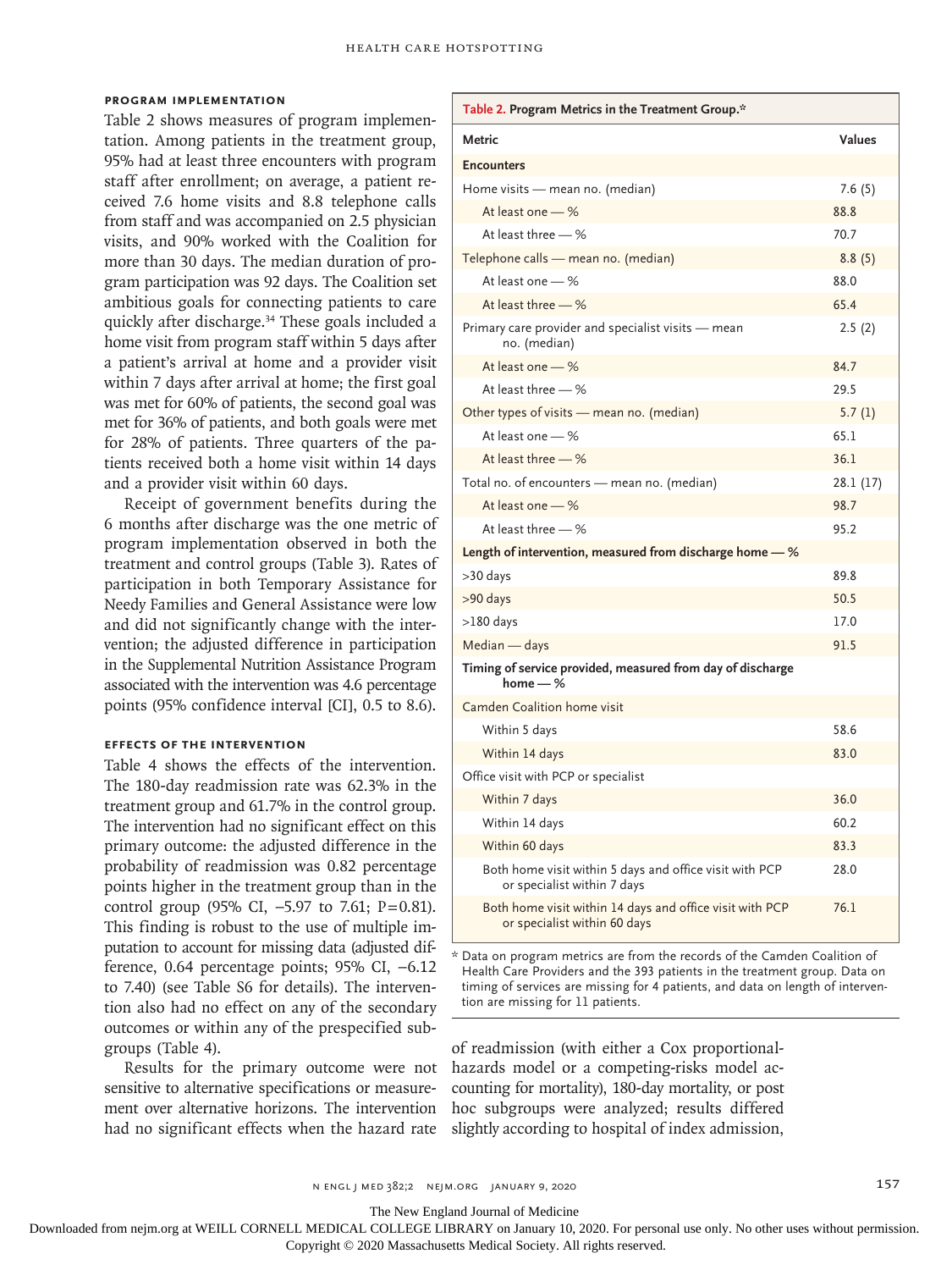| Table 3. Benefit Participation during 6 Months after Enrollment.* |                                     |                                          |                                             |                                        |  |
|-------------------------------------------------------------------|-------------------------------------|------------------------------------------|---------------------------------------------|----------------------------------------|--|
| <b>Metric</b>                                                     | <b>Control Group</b><br>$(N = 389)$ | <b>Treatment</b><br>Group<br>$(N = 393)$ | Unadjusted<br><b>Difference</b><br>(95% CI) | <b>Adjusted Difference</b><br>(95% CI) |  |
| percent                                                           |                                     |                                          |                                             |                                        |  |
| Participation in supplemental nutrition<br>assistance program     | 50.13                               | 58.52                                    | 8.4 (1.43 to 15.36)                         | 4.59 (0.52 to 8.65)                    |  |
| Receipt of temporary assistance for<br>needy families             | 1.03                                | 1.78                                     | $0.75$ (-0.9 to 2.4)                        | $0.69$ (-0.34 to 1.71)                 |  |
| Receipt of general assistance                                     | 6.94                                | 6.87                                     | $-0.07$ ( $-3.63$ to 3.49)                  | $0.68$ (-1.82 to 3.18)                 |  |

\* Data on benefit participation are from the New Jersey Department of Human Services and consist of the analysis sample (782 patients). Shown are the mean values for each outcome in the control group and the treatment group. Calculation of the unadjusted between-group difference was based on an indicator for the treatment group from an ordinary least-squares regression of the outcome, with no other covariates. Calculation of the adjusted between-group difference was based on an indicator for the treatment group from an ordinary least-squares regression of the outcome with prespecified covariates. All confidence intervals (CIs) were calculated with the use of heteroskedasticity-robust standard errors. Prespecified covariates included the dependent variable 0 to 6 months before the index admission, the dependent variable 7 to 12 months before the index admission, and indicators for age (grouped in 5-year increments), male sex, black non-Hispanic origin, and Hispanic origin. Measurement of covariates was based on hospital discharge data except for the characteristic of race or ethnic origin, which was reported from data in the baseline survey.

but the estimates were quite imprecise (Tables S6 and S8 and Fig. S5).

#### **Before and after Analysis of the Intervention Group**

In contrast with the results of the randomized, controlled trial, a comparison of admission rates for the intervention group alone in the 6 months before and after enrollment misleadingly suggested a substantial decline in admissions in response to the intervention because it did not account for the similar decline in the control group. Figure 2 shows the average number of admissions per quarter before and after the index admission. In both the intervention and control groups, admissions rose sharply in the 6 months before the intervention and fell rapidly afterward.

In addition, estimates of the change in hospital admissions before and after the intervention that were based only on the intervention group were very sensitive to the definition of the period before the intervention. There was a 38-percentage-point decrease in the probability of a hospital admission during the 6 months after the intervention as compared with the 6 months preceding the intervention, but there was a 29-percentage-point increase in the probability of a hospital admission in the 6-month period after the intervention as compared with the 12-to-18 month period that preceded the intervention (Table S5).

#### Discussion

In this randomized evaluation involving 800 trial participants, the Camden Core Model had no significant effect on participants' 180-day readmission rate. The 95% confidence intervals rule out a decrease in readmission rates of more than 6 percentage points as compared with a control mean of 62%; this finding rules out the reductions in readmissions of 15 to 45% in the Medicare population reported in randomized evaluations of other care-transition programs. $24-29$  The Camden model targets a different population: one that was younger, with more diverse medical needs, greater social complexity, and much higher health care utilization; previous hospital use was nearly twice that in most previous successful programs involving care transition.

Our results suggest that there are challenges for superutilizer programs aimed at medically and socially complex populations. They are consistent with the mixed results on hospital admissions from randomized evaluations of care-management programs for chronically ill populations, although those programs, unlike the Camden model, did not focus on the postdischarge transition.<sup>35,36,37</sup> It is possible that approaches to care management that are designed to connect patients with existing resources are insufficient for these complex cases. The Coalition has continually worked to adapt the model to the needs of

The New England Journal of Medicine

Downloaded from nejm.org at WEILL CORNELL MEDICAL COLLEGE LIBRARY on January 10, 2020. For personal use only. No other uses without permission.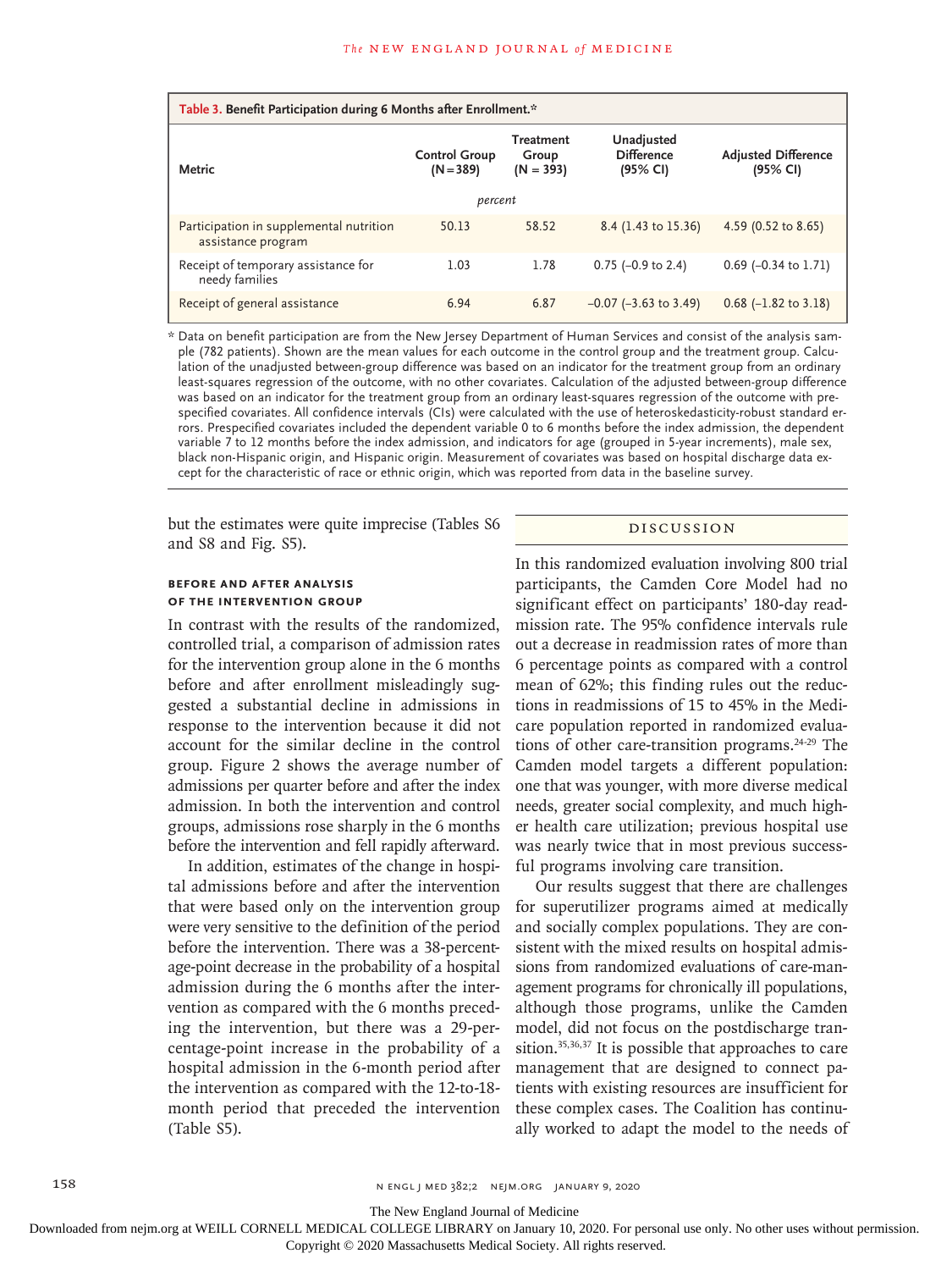| Table 4. Effects of Intervention in the Treatment Group, 180 Days after Discharge.* |                           |                  |                           |                                                                   |                                                                 |
|-------------------------------------------------------------------------------------|---------------------------|------------------|---------------------------|-------------------------------------------------------------------|-----------------------------------------------------------------|
| <b>Effect</b>                                                                       | No. of<br><b>Patients</b> | Control<br>Group | <b>Treatment</b><br>Group | <b>Unadjusted Between-</b><br><b>Group Difference</b><br>(95% CI) | <b>Adjusted Between-</b><br><b>Group Difference</b><br>(95% CI) |
|                                                                                     |                           | mean             |                           |                                                                   |                                                                 |
| Readmission in total sample                                                         |                           |                  |                           |                                                                   |                                                                 |
| Any (%)                                                                             |                           | 61.70            | 62.34                     | $0.64$ (-6.17 to 7.46)                                            | $0.82$ (-5.97 to 7.61)                                          |
| No. of readmissions                                                                 |                           | 1.54             | 1.52                      | $-0.02$ ( $-0.29$ to 0.26)                                        | $0.01$ (-0.25 to 0.27)                                          |
| $\geq$ 2 readmissions (%)                                                           |                           | 36.25            | 36.39                     | $0.14$ (-6.61 to 6.89)                                            | $0.27$ (-6.22 to 6.77)                                          |
| Days in hospital                                                                    |                           | 9.95             | 9.36                      | $-0.59$ ( $-2.49$ to 1.31)                                        | $-0.32$ ( $-2.17$ to 1.53)                                      |
| Hospital charges (\$)                                                               |                           | 114,768          | 116,422                   | 1,654 (-25,523 to 28,831)                                         | 3,722 (-23,438 to 30,882)                                       |
| Hospital payments received (\$)                                                     |                           | 17,650           | 18,130                    | 480 (-3,613 to 4,573)                                             | 680 (-3,415 to 4,775)                                           |
| Any readmission according<br>to subgroup $(\%)$                                     |                           |                  |                           |                                                                   |                                                                 |
| No. of admissions in<br>previous yr                                                 |                           |                  |                           |                                                                   |                                                                 |
| 2                                                                                   | 336                       | 52.12            | 52.63                     | $0.51$ (-10.2 to 11.22)                                           | $0.78$ (-10.35 to 11.91)                                        |
| >3                                                                                  | 446                       | 68.75            | 69.82                     | 1.07 $(-7.51$ to 9.65)                                            | 1.27 $(-7.38 \text{ to } 9.92)$                                 |
| Preferred language                                                                  |                           |                  |                           |                                                                   |                                                                 |
| English                                                                             | 638                       | 63.11            | 62.61                     | $-0.49$ ( $-8.01$ to 7.02)                                        | $0.1$ (-7.42 to 7.61)                                           |
| Other                                                                               | 144                       | 56.25            | 60.94                     | 4.69 (-11.58 to 20.96)                                            | 8.49 (-9.08 to 26.06)                                           |

\* Data consist of the analysis sample (a total of 782 patients), and outcomes are measured with the use of hospital discharge data. For the unadjusted difference, the coefficient and 95% confidence interval are shown on the basis of an indicator for treatment group from an ordinary least-squares regression of the outcome, with no other covariates. For the adjusted difference, the coefficient and the 95% confidence interval are shown on the basis of an indicator for treatment group from an ordinary least-squares regression of the outcome, with prespecified covariates. All confidence intervals were calculated with the use of heteroskedasticity-robust standard errors. Prespecified covariates include the number of admissions less than 6 months before the index admission, the number of admissions 7 through 12 months before the index admission, and indicators for age (grouped in 5-year increments), male sex, black non-Hispanic origin, and Hispanic origin. With the exception of race and ethnic origin, for which data was obtained from the baseline survey, covariates were measured on the basis of hospital discharge data. For three of the outcomes (days in hospital, hospital charges, and hospital payments received), the number of admissions from 0 to 6 months before the index admission and from 7 to 12 months before the index admission were replaced with the values of the dependent variable over those two time periods. The P value for the primary outcome (any readmission) for the adjusted difference was 0.81.

its patient population, and both the Coalition and others are exploring models that involve more complete redesigns of care provision.<sup>6,38</sup> (See also Comprehensive Care Physician: Integrated Inpatient and Outpatient Care for Patients at High Risk of Hospitalization [ClinicalTrials.gov number, NCT01929005].)

Engagement with the program was high (95% of patients had at least three encounters with program staff), and patients received an intensive intervention (averaging 7.6 home visits), but two program goals related to the timing of services — a home visit within 5 days after hospital discharge and a visit to a provider's office within 7 days after discharge — were achieved less than 30% of the time. Challenges in reaching these goals included patients' lack of stable housing or a telephone and their behavioral health complexities and providers' few available appointments. The difficulties that this pioneering, data-driven organization had in achieving rapid assistance for patients may portend difficulties in achieving it at scale.

Our findings may also reflect fundamental challenges with the strategy of targeting superutilizers: many patients whose medical costs are high today will not be as high in the future and this trend becomes even more pronounced as one goes higher in the cost distribution. $22,39,40$ Moreover, for patients with medical costs that are persistently high, few of those costs may be related to potentially preventable hospitalizations.<sup>39-41</sup>

Such regression to the mean also underscores the importance of rigorous evaluation through

n engl j med 382;2 nejm.org January 9, 2020 159

The New England Journal of Medicine

Downloaded from nejm.org at WEILL CORNELL MEDICAL COLLEGE LIBRARY on January 10, 2020. For personal use only. No other uses without permission.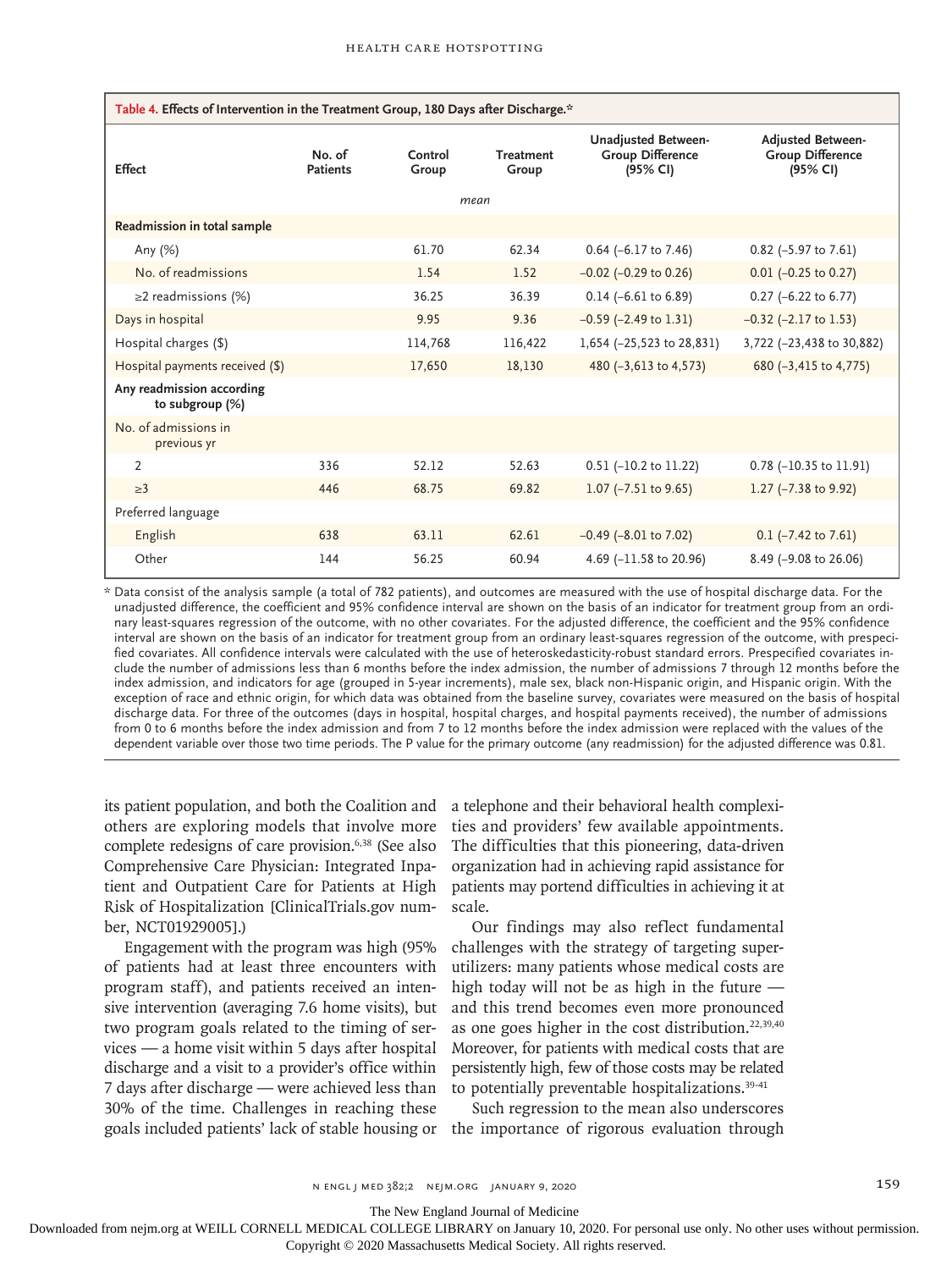

393 patients, and control data are from 389 patients. Quarter 1 begins with the discharge date from the index admission, whereas quarter −1 is the quarter ending the day before the index admission. The index admission is ex-

randomized trials, since observational evaluations of superutilizer programs will be prone to the detection of spurious effects.<sup>18,22,23</sup> This danger was illustrated in our program by the similar reduction in readmissions in both the treatment and control groups.

Our trial has several limitations. It was powered to detect whether this care-transition program could achieve reductions in readmissions as compared with similar programs focused on patients with less complex health care needs. However, the trial was not powered to detect smaller reductions that could be clinically meaningful, nor was it powered to analyze effects within specific subgroups, where there could be differential effects. The data did not permit evaluation of potential nontangible benefits such as improved relationships with providers.<sup>42</sup> Nor did the data allow comparison of outpatient care for the treatment and control groups. Usual care in Camden was evolving during the trial period, multiple other care-management programs were starting,<sup>43-46</sup> and the Coalition was leading a citywide campaign to connect patients with primary care within 7 days after hospital discharge. $47$ 

Despite these limitations, the trial provides rigorous evidence of the effect of a nationally recognized program aimed at superutilizers of the health care system that has been expanded to

other cities. The results suggest both the challenges of reducing readmissions in a medically and socially complex superutilizer population and the importance of conducting randomized evaluation of interventions such as this one, which, because they target high-cost patients, are likely to show substantial regression to the mean in observational studies.

The findings and conclusions expressed are solely those of the authors and do not represent the views of their funders.

Supported by the National Institute on Aging of the National Institutes of Health under award number R01AG049897; the Health Care Delivery Initiative of J-PAL North America; and the Sloan School of Management of the Massachusetts Institute of Technology.

Disclosure forms provided by the authors are available with the full text of this article at NEJM.org.

A data sharing statement provided by the authors is available with the full text of this article at NEJM.org.

We thank Dr. Jeffrey Brenner for making this trial possible and for his input into the experimental protocol and pre-analysis plan; Martin Aragoneses, Rose Burnam, Bradley Clark, Grant Graziani, Erik James, Allyson Barnett Root, and John Tebes for research assistance and Adam Baybutt, Mary-Alice Doyle, Laura Feeney, and Jesse Gubb for project management; our partners at the Camden Coalition of Healthcare Providers — particularly Aaron Truchil, Stephen Singer, Kelly Craig, James Fisher, Alisha Patman, Itir Sonuparlak, Amadly Cruz, and Laura Buckley — for their patience, dedication, data expertise, and institutional knowledge; coalition recruiters Audrey Hendricks, Mary Pelak, Marisol Velazquez, Erica Foltz, Andrew Katz, Josie Martinez, Jason Turi, and Margarita Santiago, whose tireless work recruiting trial patients was essential to the success of this research; and persons who agreed to participate in this trial and who generously allowed us to analyze their health and social services data.

The New England Journal of Medicine

Downloaded from nejm.org at WEILL CORNELL MEDICAL COLLEGE LIBRARY on January 10, 2020. For personal use only. No other uses without permission.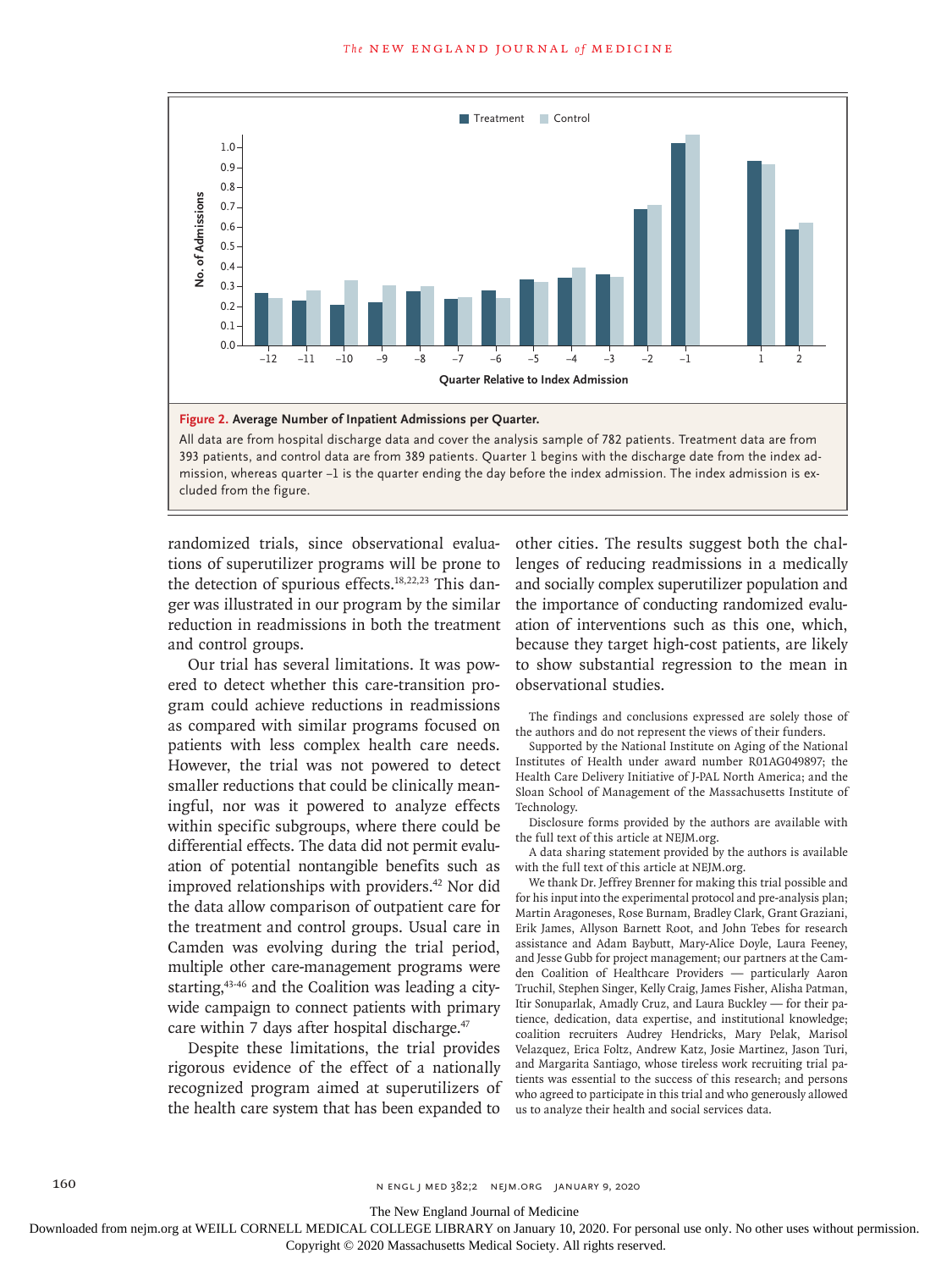#### **References**

**1.** Cohen SB. The concentration of health care expenditures and related expenses for costly medical conditions, 2012. Rockville, MD: Agency for Healthcare Research and Quality, October 2014. **2.** Weintraub K, Zimmerman R. Fixing the 5 percent. The Atlantic. June 29, 2017 (https://www.theatlantic.com/health/ archive/2017/06/fixing-the-5-percent/ 532077/).

**3.** Allen A. The 'frequent flier' program that grounded a hospital's soaring costs. Politico. December 18, 2017 (https://www .politico.com/magazine/story/2017/12/18/ parkland-dallas-frequent-flier-hospital -what-works-216108).

**4.** Blumenthal SJ, Russell NS. Healing the sickest patients: how 'hot spotters,' 'frequent fliers,' and 'super-utilizers' impact health care in America. Huffington Post. August 18, 2016 (https://www .huffpost.com/entry/healing-the-sickest -patie\_b\_8003826).

**5.** Boodman SG. Hospitals and insurers struggle to reduce costs by patients dubbed "super-utilizers." Washington Post. October 7, 2013 (https://www.washingtonpost .com/national/health-science/hospitals-and -insurers-struggle-to-reduce-costs-by -patients-dubbed-super-utilizers/2013/10/ 07/2963b048-14ae-11e3-a100-66fa8fd9a50c \_story.html?noredirect=on&utm\_term= .4fde7c6c8efa).

**6.** Boerner H. Stanford's big health care idea. Washington Monthly. March/April/ May 2017 (https://washingtonmonthly.com/ magazine/marchaprilmay-2017/stanfords -big-health-care-idea/).

**7.** Gorenstein D. Setting up shop where the sick are. MarketPlace. August 2, 2013 (https://www.marketplace.org/2013/08/ 02/health-care/diagnosis-data/setting-shop -where-sick-are).

**8.** Mann C. Targeting Medicaid superutilizers to decrease costs and improve quality. Baltimore: Centers for Medicare & Medicaid Services, July 24, 2013 (https:// www.medicaid.gov/federal-policy

-guidance/downloads/cib-07-24-2013.pdf). **9.** Expanding "hot spotting" to new communities. Princeton, NJ: Robert Wood Johnson Foundation, May 1, 2012 (http:// forces4quality.org/node/5182.html).

**10.** Gawande A. The hot spotters. The New Yorker. January 16, 2011 (https:// www.newyorker.com/magazine/2011/01/ 24/the-hot-spotters).

**11.** Crippen D, Isasi F. The untold story of 2013: governors lead in health care transformation. Health Affairs Blog. December 17, 2013 (http://healthaffairs.org/blog/ 2013/12/17/the-untold-story-of-2013 -governors-lead-in-health-care

-transformation/).

**12.** Hong CSH, Siegel AL, Ferris TG. Caring for high-need, high-cost patients:

what makes for a successful care management program? New York: The Commonwealth Fund, August 7, 2014 (https://www .commonwealthfund.org/publications/ issue-briefs/2014/aug/caring-high-need -high-cost-patients-what-makes -successful-care).

**13.** Leiby R. MacArthur Foundation awards 24 'genius grants.' Washington Post. September 25, 2013 (https://www.washington post.com/lifestyle/style/macarthur -foundation-awards-24-genius-grants/ 2013/09/24/d16de652-2555-11e3-ad0d -b7c8d2a594b9\_story.html?utm\_term =.468a59734490).

**14.** Vaida B. For super-utilizers, integrated care offers a new path. Health Aff (Millwood) 2017;36:394-7.

**15.** Center for Medicare & Medicaid Services. Health care innovation awards: New Jersey (https://innovation.cms.gov/ initiatives/health-care-innovation -awards/new-jersey.html).

**16.** Center for Medicare & Medicaid Services. Health care innovation awards: California (https://innovation.cms.gov/ initiatives/health-care-innovation -awards/california.html).

**17.** Green SR, Singh V, O'Byrne W. Hope for New Jersey's city hospitals: the Camden Initiative. Perspect Health Inf Manag 2010;7:1d.

**18.** Sevak P, Stepanczuk CN, Bradley KWV, et al. Effects of a community-based care management model for super-utilizers. Am J Manag Care 2018;24(11):e365-e370. **19.** Holahan J, Schoen C, McMorrow S. The potential savings from enhanced

chronic care management policies. Washington, DC: Urban Institute, November 2011 (http://research.urban.org/uploadedpdf/ 412453-The-Potential-Savings-from -Enhanced-Chronic-Care-Management -Policies-Brief.pdf).

**20.** Milstein A, Kothari PP. Are highervalue care models replicable? Health Affairs Blog. October 20, 2009 (https://www .healthaffairs.org/do/10.1377/ hblog20091020.002518/full/).

**21.** Lynch CS, Wajnberg A, Jervis R, et al. Implementation Science Workshop: a novel multidisciplinary primary care program to improve care and outcomes for superutilizers. J Gen Intern Med 2016;31:797- 802.

**22.** Johnson TL, Rinehart DJ, Durfee J, et al. For many patients who use large amounts of health care services, the need is intense yet temporary. Health Aff (Millwood) 2015;34:1312-9.

**23.** Katz MH. Trust but verify (ideally with a randomized clinical trial). JAMA Intern Med 2017;177:162-3.

**24.** Naylor M, Brooten D, Jones R, Lavizzo-Mourey R, Mezey M, Pauly M. Comprehensive discharge planning for the hospitalized elderly: a randomized clinical trial. Ann Intern Med 1994;120:999-1006.

**25.** Naylor MD, Brooten D, Campbell R, et al. Comprehensive discharge planning and home follow-up of hospitalized elders: a randomized clinical trial. JAMA 1999;281:613-20.

**26.** Naylor MD, Brooten DA, Campbell RL, Maislin G, McCauley KM, Schwartz JS. Transitional care of older adults hospitalized with heart failure: a randomized, controlled trial. J Am Geriatr Soc 2004;52: 675-84.

**27.** Rich MW, Beckham V, Wittenberg C, Leven CL, Freedland KE, Carney RM. A multidisciplinary intervention to prevent the readmission of elderly patients with congestive heart failure. N Engl J Med 1995;333:1190-5.

**28.** Coleman EA, Parry C, Chalmers S, Min SJ. The Care Transitions Intervention: results of a randomized controlled trial. Arch Intern Med 2006;166:1822-8.

**29.** Parry C, Min S-J, Chugh A, Chalmers S, Coleman EA. Further application of the Care Transitions Intervention: results of a randomized controlled trial conducted in a fee-for-service setting. Home Health Care Serv Q 2009;28:84-99.

**30.** American Community Survey, 2017. Washington, DC: United States Census Bureau, American FactFinder (http://factfinder .census.gov).

**31.** Naylor MD, Aiken LH, Kurtzman ET, Olds DM, Hirschman KB. The care span: the importance of transitional care in achieving health reform. Health Aff (Millwood) 2011;30:746-54.

**32.** Anderson GF, Ballreich J, Bleich S, et al. Attributes common to programs that successfully treat high-need, high-cost individuals. Am J Manag Care 2015;21(11): e597-e600.

**33.** White IR, Horton NJ, Carpenter J, Pocock SJ. Strategy for intention to treat analysis in randomised trials with missing outcome data. BMJ 2011;342:d40.

**34.** Gilman B, Hoag S, Moreno L, et al. Evaluation of Health Care Innovation Awards (HA): primary care redesign programs: first annual report. Princeton, NJ: Mathematica Policy Research, 2014.

**35.** Zulman DM, Pal Chee C, Ezeji-Okoye SC, et al. Effect of an intensive outpatient program to augment primary care for highneed Veterans Affairs patients: a randomized clinical trial. JAMA Intern Med 2017; 177:166-75.

**36.** Kangovi S, Mitra N, Norton L, et al. Effect of community health worker support on clinical outcomes of low-income patients across primary care facilities: a randomized clinical trial. JAMA Intern Med 2018;178:1635-43.

**37.** Peikes D, Chen A, Schore J, Brown R. Effects of care coordination on hospital-

n engl j med 382;2 nejm.org January 9, 2020 161

The New England Journal of Medicine

Downloaded from nejm.org at WEILL CORNELL MEDICAL COLLEGE LIBRARY on January 10, 2020. For personal use only. No other uses without permission.